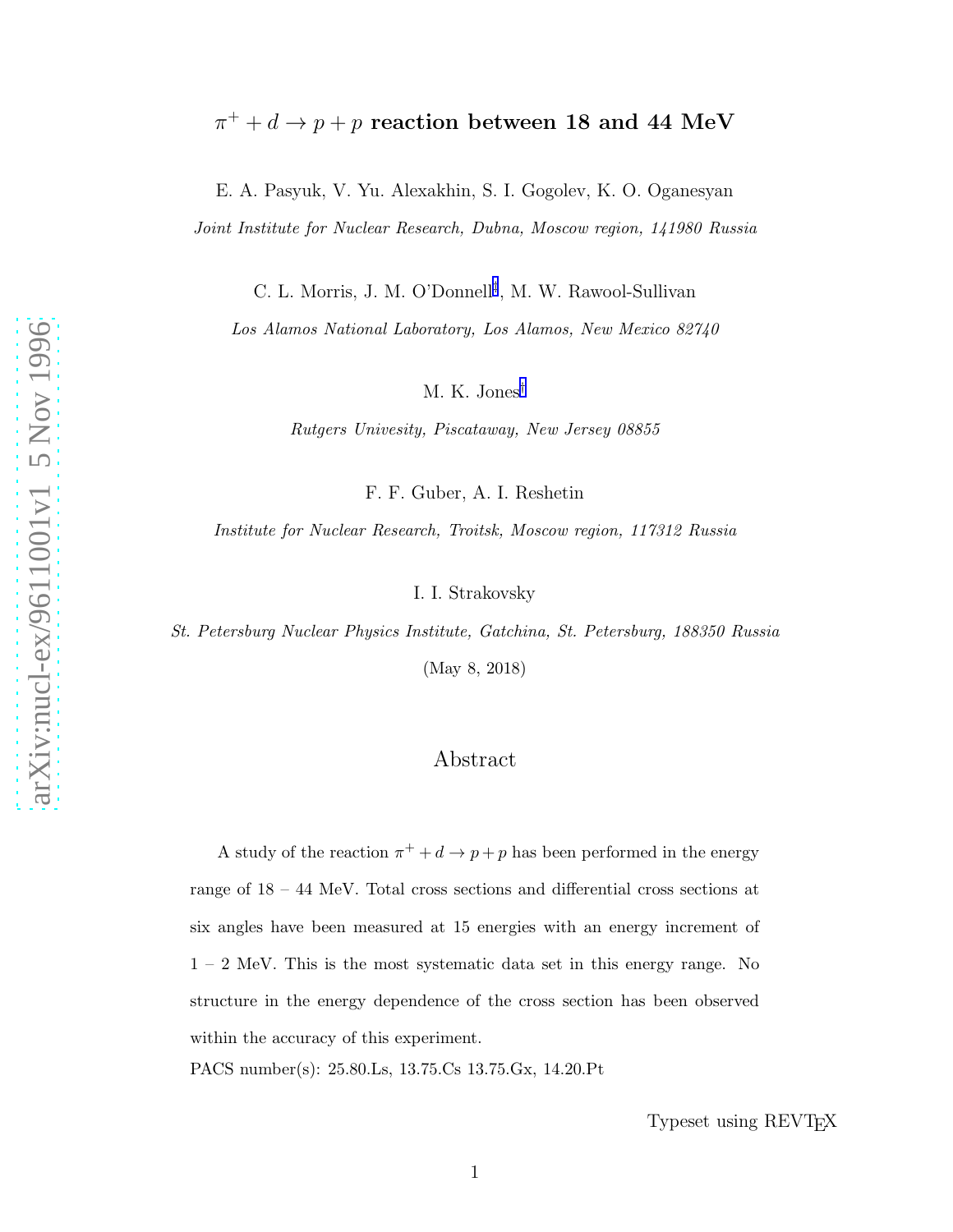#### I. INTRODUCTION

Total and differential cross sections for the reaction  $\pi^+d \to pp$  have been measured with high accuracy at pion energies above 100 MeV. Currently, experimental efforts in this energy range are aimed at measuring spin dependent observables. The situation at pion energies below 100 MeV is less complete, especially for energies of a few tens of MeV[[1\]](#page-10-0). The disagreement between the experimental data for the total cross section in some cases exceeds 20%, much larger than the quoted uncertainties. The experimental data show a deviation from smooth behavior in the total cross section of the reaction  $\pi^+d \to pp$  close to  $T_{\pi} \sim 30$  MeV ( $\sqrt{s} = 2.04$  GeV/c<sup>2</sup>) [\[2](#page-10-0)]. More recent measurements of the partial total cross section for the inverse reaction at SATURNE have verified this effect [\[3](#page-10-0)]. In a recent experiment of the Dubna-Gatchina group on pion absorption on carbon[[4\]](#page-10-0) a dip in the energy dependence of the quasi-deuteron component of absorption near  $T_{\pi}$ =28 MeV has been observed. The measurements of pion absorption on the deuteron [\[5\]](#page-10-0) performed by the same group also indicated possible structure at a pion energy of 30 MeV. A more recent experiment at LAMPF[[6\]](#page-10-0) did not observe any dip on carbon, but these data suggest a change in the angular distribution of protons at pion energies near 25 MeV. Some possible alternative explanations of the structure in this energy range are given in Ref.[[2,4\]](#page-10-0). One of them attributed the structure to the excitation of a diproton resonance in the  ${}^{3}P_{2}$  NN state. However, these experiments are not accurate enough to reach a conclusion concerning the structure under the discussion. A satisfactory solution fitting the available database has not been found in partial wave analysis, suggesting underlying systematic problems with the data base.

The experiment described here was intended to resolve the discrepancies in existing data and to verify the observed structure in the excitation function of pion absorption on the deuteron at low pion energies. The differential and total cross sections of the  $\pi^+d \to pp$ reaction have been measured with fine steps in incident pion energy.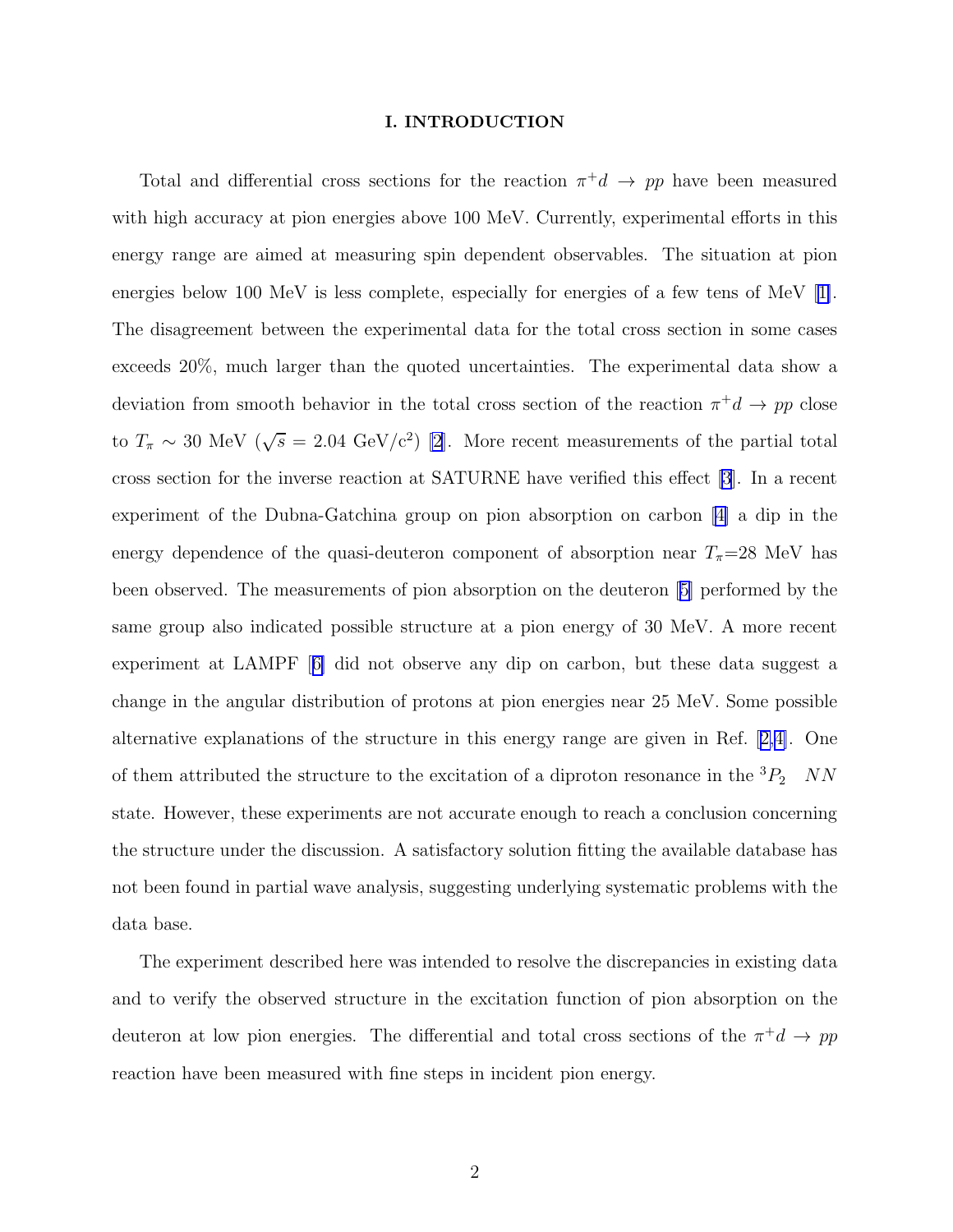#### II. EXPERIMENT

# A. Pion Beam and Target

The experiment was performed at the Low Energy Pion channel (LEP) of the Clinton P. Anderson Meson Physics Facility (LAMPF). Positive pions with energies of 21, 23, 25, 26, 27, 28, 29, 30, 31, 33, 35, 37, 39, 41 and 45 MeV were used. The pion beam had an average intensity of a few  $10^4$ /sec, allowing the beam particles to be counted while not overloading the BGO detectors. The pion fraction varied from 78% for 45 MeV beam to 33% for 21 MeV beam. The momentum bite of the LEP channel was set to 1% for the highest energies and increased to 4% for the lowest ones in order to increase the pion flux.

The target was composed of  $CD_2$  with a cross sectional area of  $1 \times 1 \text{cm}^2$  and an areal density of 0.469  $g/cm^2$ . It was attached to a thin paper pipe and placed in the center of the BGO ball. The supporting pipe was aligned along the beam axis. The diameter of the pipe was big enough to keep its walls out of the beam. A 0.25-mm-thick plastic scintillator S1 with a cross section of  $6 \times 6$  mm<sup>2</sup> was located just before the target. Downstream of the target a rectangular array of nine CsI scintillators DA1–DA9 was preceded by a 10-mmthick plastic scintillator, S2. DA1–DA9 and S2 could be used for the detection of the most forward going reaction products as well as for a determination of beam composition. In this experiment only the central detector, DA5, of the array was used. A coincidence between S1 and the central detector, DA5, of the downstream array was used as a beam monitor. Every 1000'th beam event (event triggered by a  $S1 \cdot D45$  coincidence) was read out for further analysis to determine the pion fraction which was needed for absolute normalization of the cross sections.

## B. BGO Ball Spectrometer

A large solid angle detector, the LAMPF BGO ball, was used to detect the reaction products in this study. Detailed information on the BGO ball can be found in Ref.[[7,](#page-10-0)[8\]](#page-11-0). The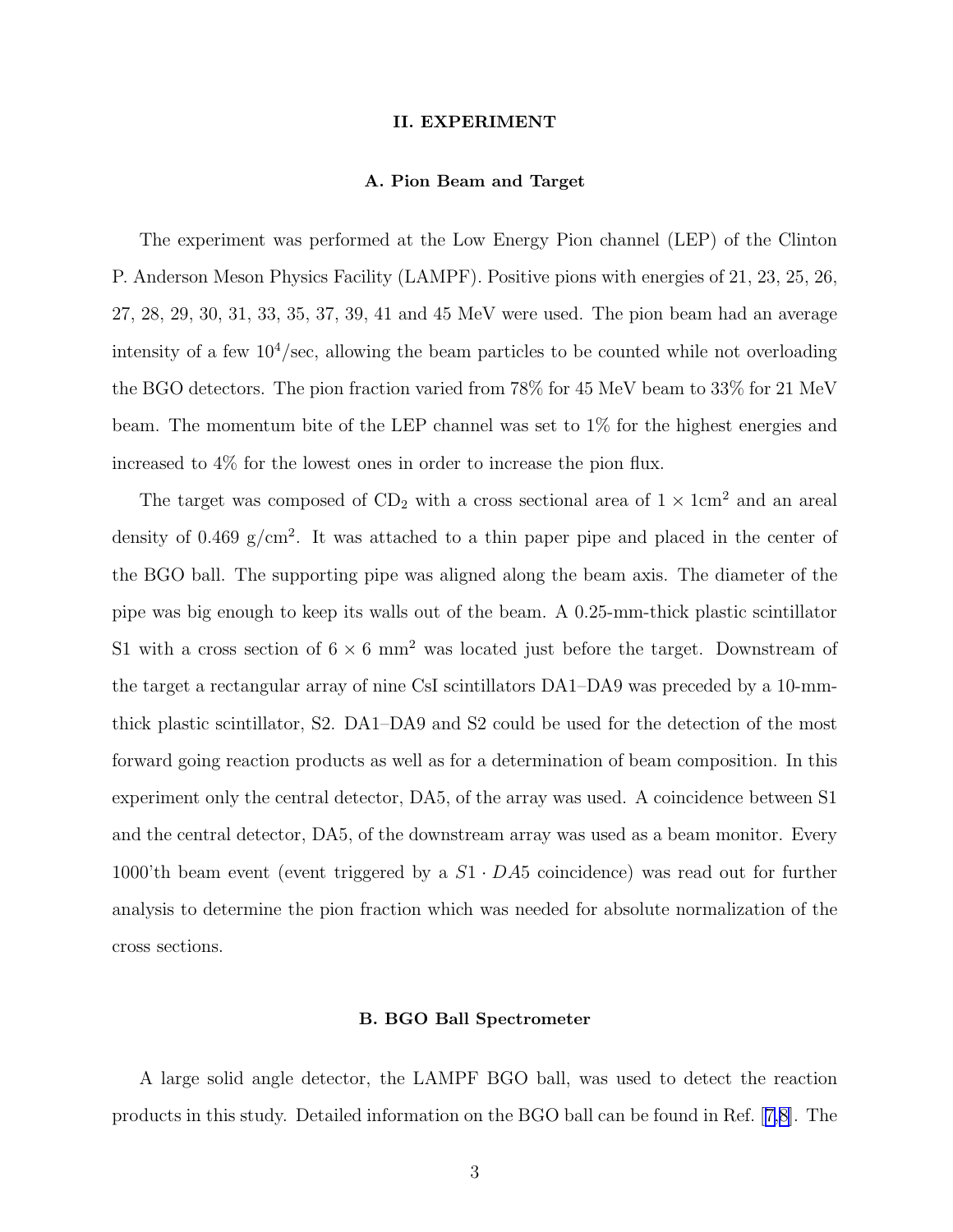BGO ball consists of 30 phoswich detectors. The detectors of the array were of pentagonal and hexagonal shape and tightly packed to form a truncated icosahedron of 32 sides. Two of the 32 sides are opened for the beam entry and exit. The detectors were distributed about an inner radius of 6.1 cm from the center of the array to the center of each crystal face, and were arranged in six groups centered at laboratory scattering angles of  $\theta = 37^{\circ}, 63^{\circ}, 79^{\circ}, 102^{\circ}, 116^{\circ}$ , and 142<sup>°</sup>. Each detector had a solid angle of about  $\frac{1}{32} \times 4\pi$  sr and was supported in a 0.5mm-thick electro-formed nickel can which had a 0.05-mm-thick entrance window. Each detector consisted a 3-mm-thick NE102 plastic scintillator optically coupled to the front of a 5.6-cm-thick bismuth germanate (BGO) crystal, with a 7.62-cm-diameter photomultiplier tube on the back. Since the decay constant of the BGO scintillator is much longer than that of the plastic scintillator (250 ns vs 1.5 ns), the anode signal was time sliced to provide both  $\Delta E$  (fast) and E (slow) signals for charged particle identification (pions, protons, deuterons, etc.), and for identification of neutrons and gamma rays. The crystals were thick enough to stop up to 185-MeV protons and 90-MeV pions. The time resolution of the detectors was about 1 ns, sufficient to eliminate events with hits from different beam bursts (the LAMPF beam has a 5-ns microstructure). The light output of BGO scintillator depends significantly on the temperature of BGO material[[9\]](#page-11-0). To minimize fluctuations in temperature of the BGO, a tent-like structure was built to isolate the BGO ball from its surroundings.

The event trigger consisted of a coincidence between the target detector, S1, and at least one BGO crystal in anti-coincidence with DA5.

# III. DATA ANALYSIS PROCEDURE

## A. Raw Data Processing

The raw data for each event contains information about the energy deposited in the plastic and the BGO for all detectors and timing information with respect to the beam counter. In the first step of the analysis a time gate was applied to all of the signals to remove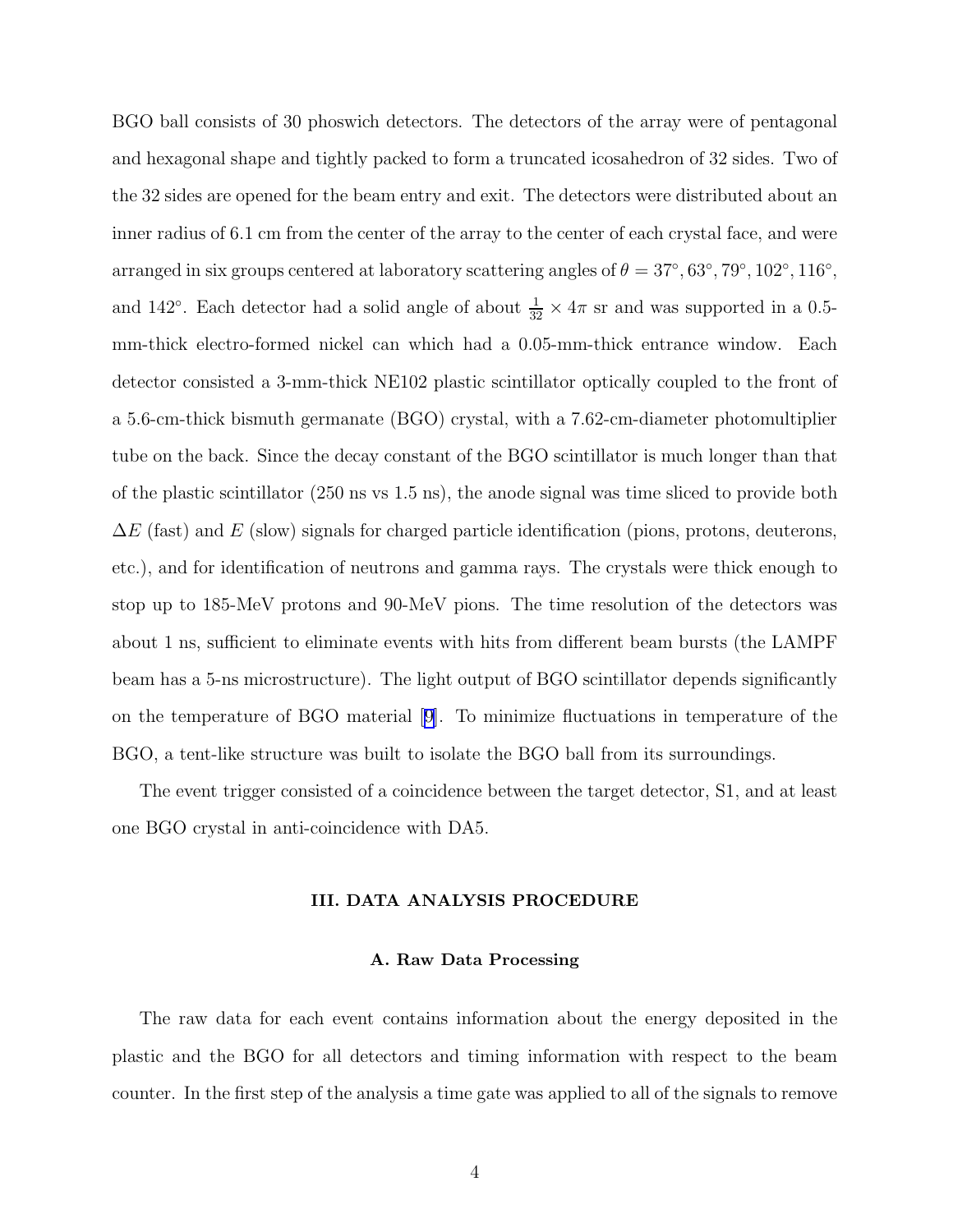accidentals from further analysis. The next step was the determination and application of the constants used for unmixing the  $\Delta E - E$  information from the phoswich detectors. The signal from each phoswich detector was integrated in two different ADC channels with different time gates, 50 and 250 ns long. The  $\Delta E$  and E information was separated using:

$$
\Delta E_i = (dE_i - E1_i \cdot R_{i,1} - Z_{i,1}) \cdot DEGAIN_i \quad , \tag{1}
$$

$$
E_i = (E1_i - dE_i \cdot R_{i,2} - Z_{i,2}) \cdot EGAIN_i , \qquad (2)
$$

where  $dE_i$  and  $E1_i$  represent the raw data from the ADC's with the short and long gates, respectively, and  $DEGAN_i$ ,  $EGAIN_i$  are the coefficients for conversion of raw ADC data to energy in MeV. The relative fraction of a long signal in a short gate and vice versa are given by the mixing parameters,  $R_{i,1}$  and  $R_{i,2}$ , respectively. The  $R_{i,j}$  and offsets,  $Z_{i,j}$ , were determined using a least square fit for the events along  $\Delta E$  and E axes, where only one component of a signal (short or long) exists. These are produced by charge particles which stop in the plastic and leave a  $\Delta E$  with no E signal, or by neutral particles which interact in the BGO and leave a E with no  $\Delta E$  signal. An example of a  $\Delta E - E$  distribution from a phoswich is shown in Fig. [1.](#page-13-0) One can clearly see regions corresponding to protons and pions. The outlined region along the  $E$  axis is due to neutral particles and the outlined region along the  $\Delta E$  axis is due to short range charged particles stopped in the plastic scintillator.

#### B. Calibration and Stabilization of the BGO Ball

An initial energy calibration of the BGO ball  $(DEGAIN_i)$  and  $EGAIN_i)$  was made by using two proton coincidences from the  $\pi^+d \to pp$  reaction. An alternate method used elastically scattered pions from  ${}^{12}C$ . Pions from this reaction give a strong peak (Fig. [1\)](#page-13-0) with well defined energy for each ring of detectors in the BGO ball. This eliminated the strong kinematic energy dependence in the former procedure. Use of the  $CD<sub>2</sub>$  as a target and a single hit trigger made this possible. The  $\Delta E$  and E gains were fitted continuously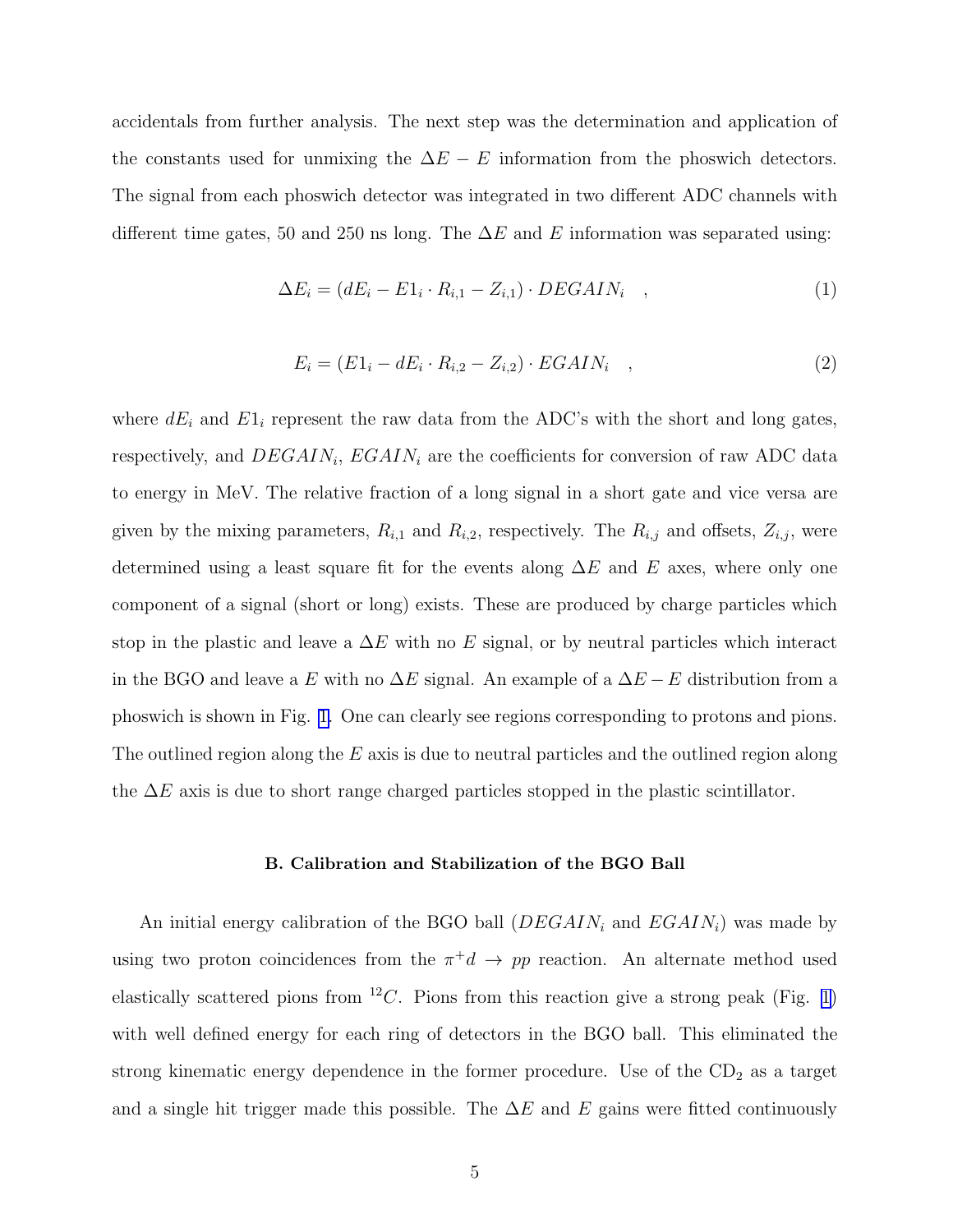during data taking and off-line data analysis. This continuous stabilization was important because of instability in the BGO ball detectors. The parameters  $R_{i,j}$  and  $Z_{i,j}$  also require continuous stabilization because both the gain and the decay constant of the BGO scintillator is temperature dependent. We used the following stabilization algorithm. For sequential subsets of raw events the complete set of parameters was fitted. The weighted average of old and new values of the parameters was used for the next subset of events. This procedure was completely automated. Fig. [2](#page-13-0) (described below) shows the energy resolution and accuracy of this calibration procedure. The width of the two proton total energy peak from the  $d(\pi^+, p)p$  reaction, summed over entire ball is  $\sigma = 3 - 4\%$  MeV. After the system has been calibrated one can easily determine the event multiplicity, identify detected particles and measure their energies.

#### IV. RESULTS

# A. Event Selection Criteria

We selected events using following criteria:

- (1) the multiplicity must be equal 2;
- (2) both particles must be protons; and
- (3) the opening angle between the two protons and their total energy must satisfy the kinematics of the reaction  $\pi^+d \to pp$ .

Fig. [2](#page-13-0) is the energy spectrum for two proton events. The events are summed over all kinematically allowed combinations of BGO ball detectors. The narrow peak at the higher energy corresponds to the reaction  $\pi^+d \to pp$ . The lower energy broad peak with a long tail results from pion absorption on carbon. One observes that there is practically no background under the  $\pi^+d \to pp$  reaction peak. Measurements with no target but with the supporting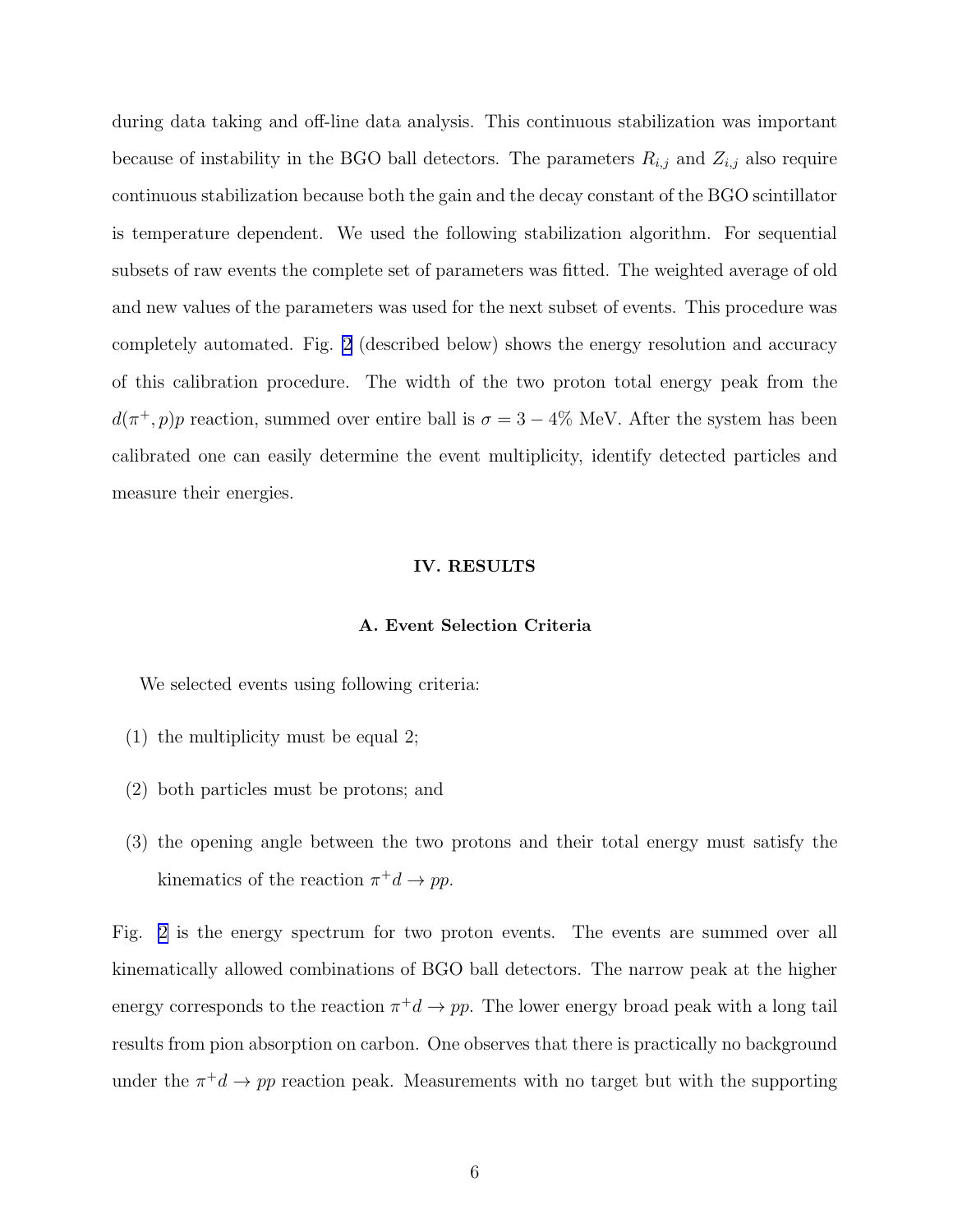<span id="page-6-0"></span>pipe in its normal position and with a pure carbon target show that the background under the peak does not exceed 0.1% so no background subtraction was necessary.

## B. Pion Fraction Determination

Because of the low beam flux in this experiment it was possible to directly count the beam particles. Pulse height and timing information from S1, S2 and DA5 detectors was used to determine the pion fraction. First, a cut was placed on the time between S1 and S2 to eliminate accidental coincidences between particles from different beam bursts. Another cut was applied to a two dimensional  $\Delta E - E$  distribution (pulse height from S2 and DA5) to eliminate positrons. The resulting pulse height spectrum from S2 is shown in Fig. [3.](#page-13-0) The left peak corresponds to muons, the right one to pions. Two modified Moyal functions: [\[11](#page-11-0)]

$$
F(E) = P_1 e^{(-P_3(E - P_2) - e^{-P_4(E - P_2)})},
$$
\n(3)

one for pions and one for muons, were fitted to the energy loss distribution. Here  $E$  is the energy loss in S2 and  $P_1 - P_4$  are adjusted parameters. The pion distribution was integrated to obtain the pion fraction. At the two lowest energies (21 MeV and 23 MeV) some pions loose all their energy in S2 and do not hit DA5 and the corresponding pion peak has a different, and more complicated shape. In this case only the muon peak was fitted and the pion fraction was determined by subtracting the muon fraction from the integral number of beam particles. A Monte Carlo simulation of beam particles passing through the setup based on the GEANT code[[12](#page-11-0)] has been done. The corrections for energy losses, straggling, multiple scattering and decay were calculated from this simulation. The resulting correction to the total number of beam pions is 7% for the highest beam energy and 44% for the lowest one. For beam energies of 21 and 23 MeV this correction accounts for pions, which passed through the target but did not hit DA5 and were lost from the beam trigger. This simulation also was used for calculation of the pion energy in the center of a target. The uncertainty in the number of beam pions, mainly due to fitting errors, is  $3 - 5\%$ , with the contribution from the statistical error less than 1%.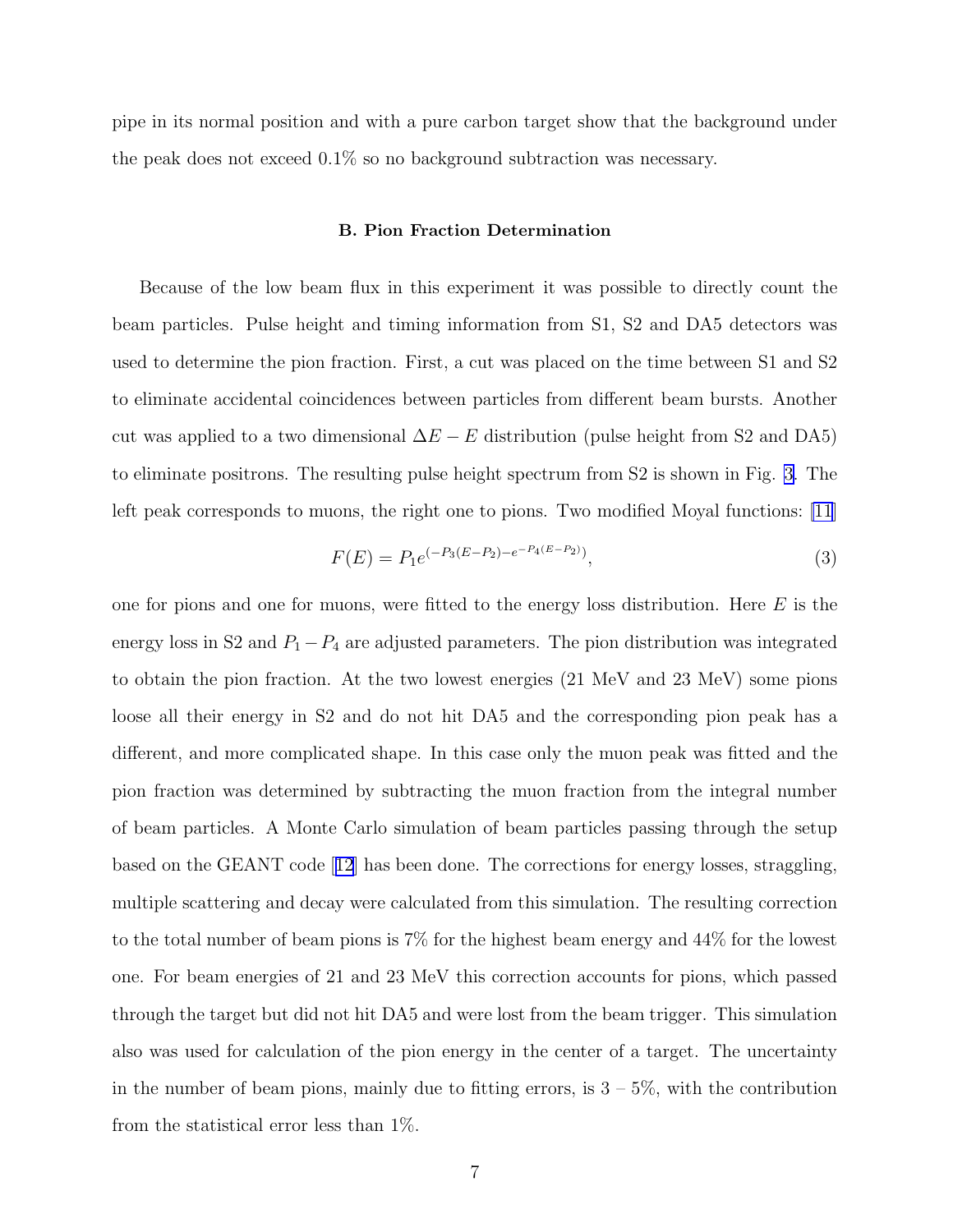#### C. Efficiency Calculation

<span id="page-7-0"></span>The efficiency was calculated using a Monte Carlo code which incorporates the actual geometry of the experimental setup. The efficiency accounts for the effective solid angle (geometrical solid angle reduced by the requirement of both protons detection), reaction losses, and dead time. The effective solid angles for all kinematically allowed pairs of the detectors have been calculated. The missing solid angle due to the nickel cans surrounding the crystals is about 6%. Reaction loss correction due to the interaction of protons with the BGO were obtained using data from Ref.[[10](#page-11-0)]. The typical value of this correction is 10%. Finally, the data were corrected for dead time. A typical value of the dead time in this experiment was 5%. We estimate the total uncertainty in the efficiency of the setup is about 5%.

#### D. Cross Sections

The differential cross section has been calculated for the selected events at each specific scattering angle. The data for the backward angles were translated to the forward hemisphere since the angular distribution in the center of mass frame is symmetrical around 90<sup>°</sup> due to indistinguishability of the two protons. The resulting differential cross sections are presented in Table [I](#page-14-0). To obtain the total error, we added the statistical and normalization errors in quadrature. An overall systematic uncertainty of about 5% in the efficiency calculation is not included in the total error. This affects the global normalization of all 90 differential cross section points and does not change their relative value.

We fitted the cross sections using a simple parameterization given by the Legendre polynomial series:

$$
\frac{d\sigma}{d\Omega_{c.m.}} = a_0 + a_2 P_2(\cos \theta_{c.m.}).\tag{4}
$$

At each energy we used only the statistical errors of the cross sections but not the normalization error because it does not change the relative shape of the angular distribution.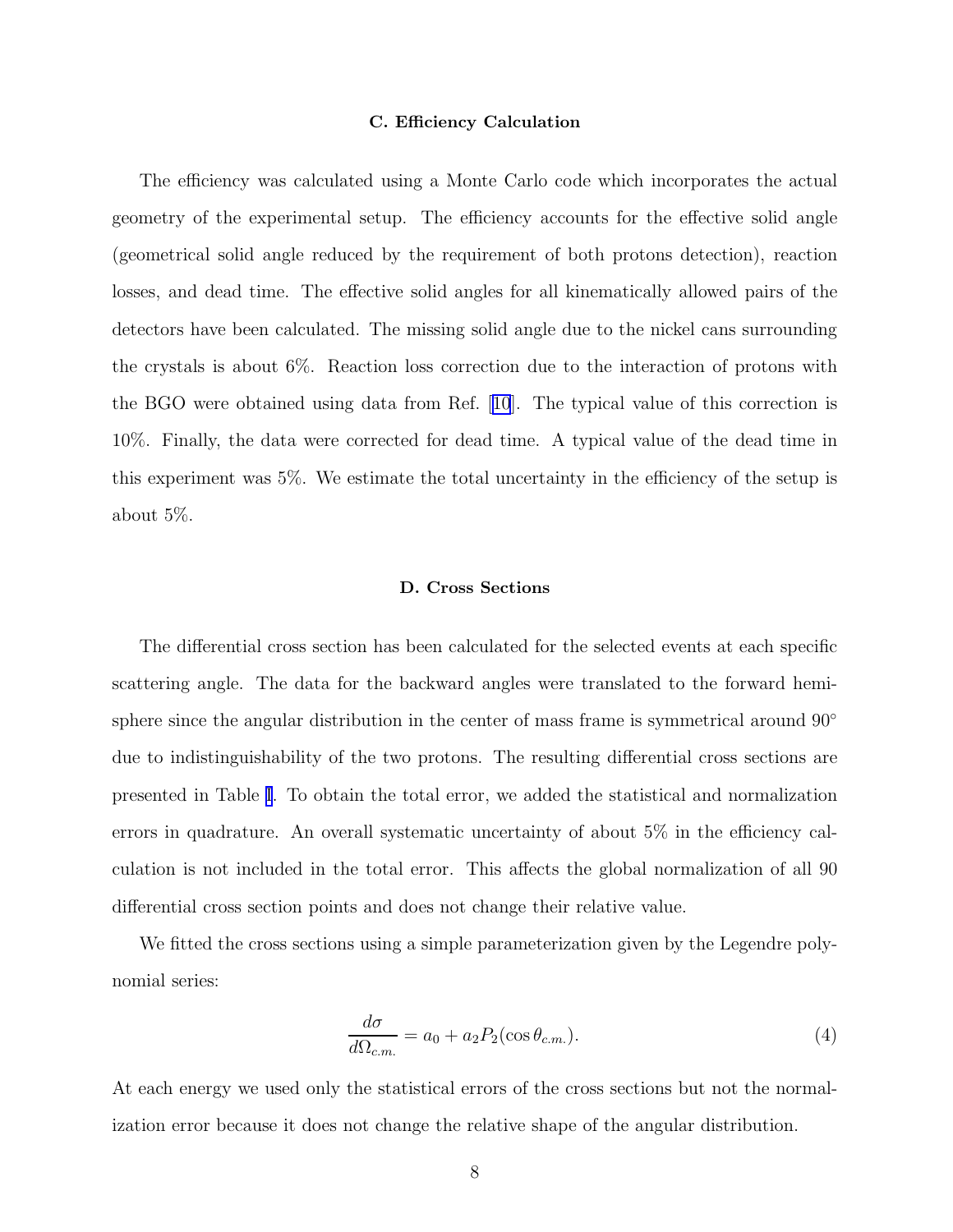The total cross sections were determined by:

$$
\sigma_{tot} = \int_{2\pi} \frac{d\sigma}{d\Omega_{c.m.}} d\Omega_{c.m.} \tag{5}
$$

usingthe parameterization of Eq. ([4\)](#page-7-0). The integration over  $2\pi$  instead of  $4\pi$  is necessary because there are two indistinguishable protons in the final state. The fitted coefficients, total cross sections, and  $\chi^2$  are presented in Table [II](#page-18-0). Errors for  $a_0$  and  $a_2$  are obtained from the fit. For the total cross section errors we added the normalization errors in quadrature. Overall systematic uncertainty of 5% is not included for the same reason as for differential cross section.

## V. DISCUSSION

The differential cross sections measured in this experiment are plotted in Fig. [4](#page-13-0). Solid lines show the best fit results with Eq.([4\)](#page-7-0). The results listed in Table [II](#page-18-0) show that only Sand P- pionic waves are important in this energy region. The absence of a need for higher partial waves agrees with previous measurements [\[13,14\]](#page-11-0). Fixed angle excitation functions are presented in Fig. [5](#page-13-0). Fig. [6](#page-13-0) shows the behavior of the angular distribution as a function of energy by plotting the ratio of the coefficients  $a_2$  to  $a_0$ . The shape of the angular distribution changes smoothly with pion energy. No structure, within the accuracy of the experiment, is observed in the differential cross section as a function of energy. The total cross section is presented in Fig. [7](#page-13-0) along with the rest of the world's data. The current data follows the general trends. The biggest disagreement in the total cross section data, which existed around  $T_{\pi} = 30$  MeV is resolved by the new data.

We compared our cross sections with the predictions of the recent partial wave analysis of Ref. [\[15\]](#page-11-0). The new VPI solution, SM95, that includes the current data is compared with the previous SP94 results which do not include these data.

Table [III](#page-19-0) and Figs. [5,7](#page-13-0) show the level of agreement between or data and the phase shift fits. The normalization factor averaged over all 15 energies are 1.04 and 1.01 for SP94 and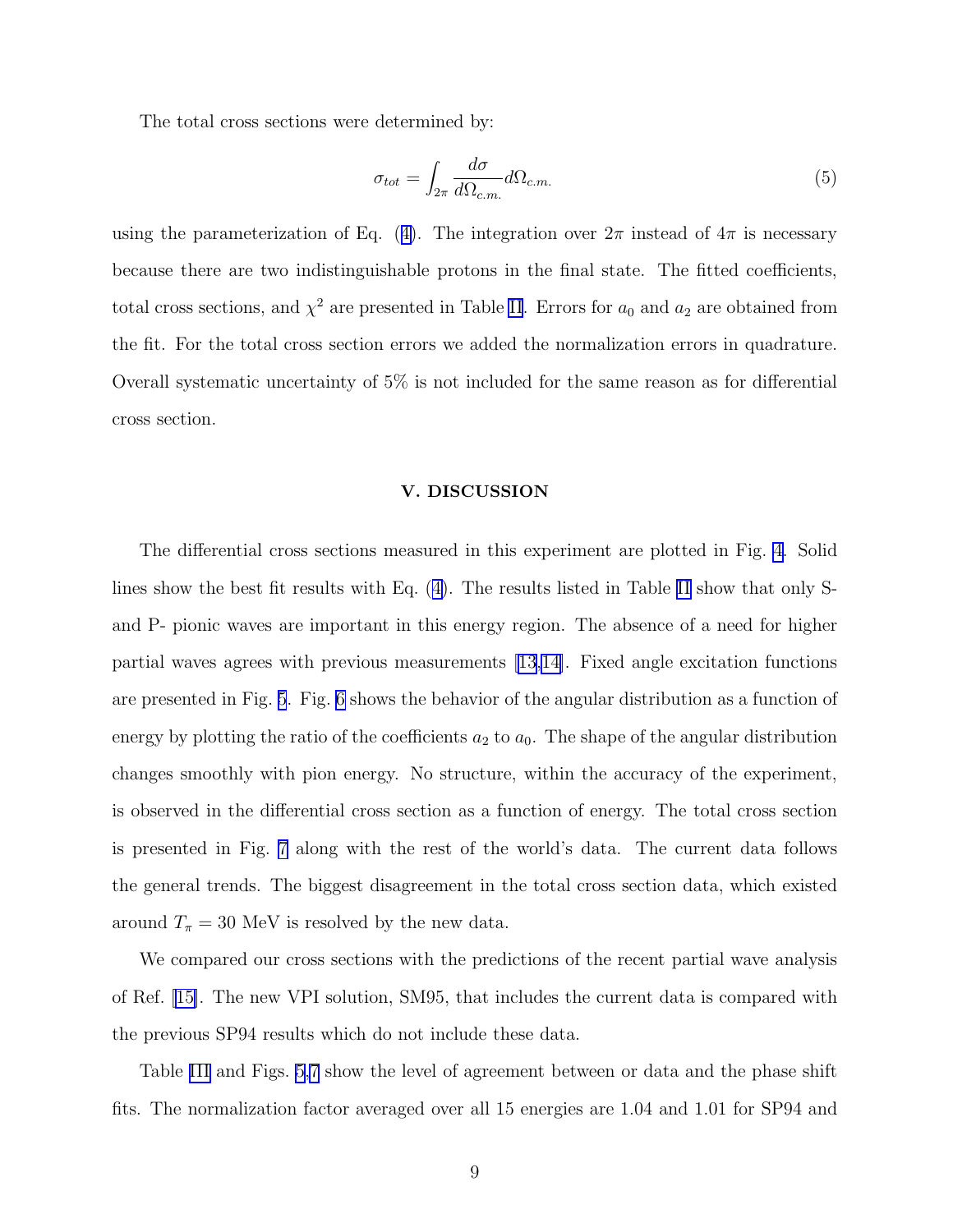SM95 solutions respectively. The values of the normalization factors for both solutions show that our estimate of systematic uncertainties is reasonable. Table [IV](#page-20-0) presents a comparison of our data with other partial wave analysis. The recent VPI results, which include our data set, give better agreement than the previous results by the Queen Mary College group  $(9 - 256 \text{ MeV})$  [\[16](#page-11-0)] and by the Hiroshima University group (6 – 256 MeV) [[17](#page-11-0)]. The good agreement between the predictions of SP94 and recent SM95 VPI solutions with the experimental data support the absence of any anomalous behavior of the cross sections in this energy region within the accuracy of the present experimental results.

### VI. CONCLUSIONS

We have presented new data on the total and differential cross section for the reaction  $\pi^+d \to pp$  for pion energies from 18 MeV to 44 MeV. In this experiment, 90 experimental data points for the differential cross section and 15 points for the total cross section have been measured with the same systematic uncertainty. The number of the experimental data points in this energy range is almost doubled by these results. The data generally follow the trends of previous results and are in a good agreement with the recent SM95 solution of the VPI partial wave analysis. The previous disagreement in total cross section data is resolved by this experiment. We do not observe any structure either in total cross section or in differential cross section.

#### ACKNOWLEDGMENTS

The authors wish to acknowledge valuable discussions with R. A. Arndt, R. A. Giannelli, R. D. Ransome, and B. G. Ritchie. This work was supported in part by Russian Fundamental Research Foundation Grant 93-02-3995 and by the U.S. Department of Energy.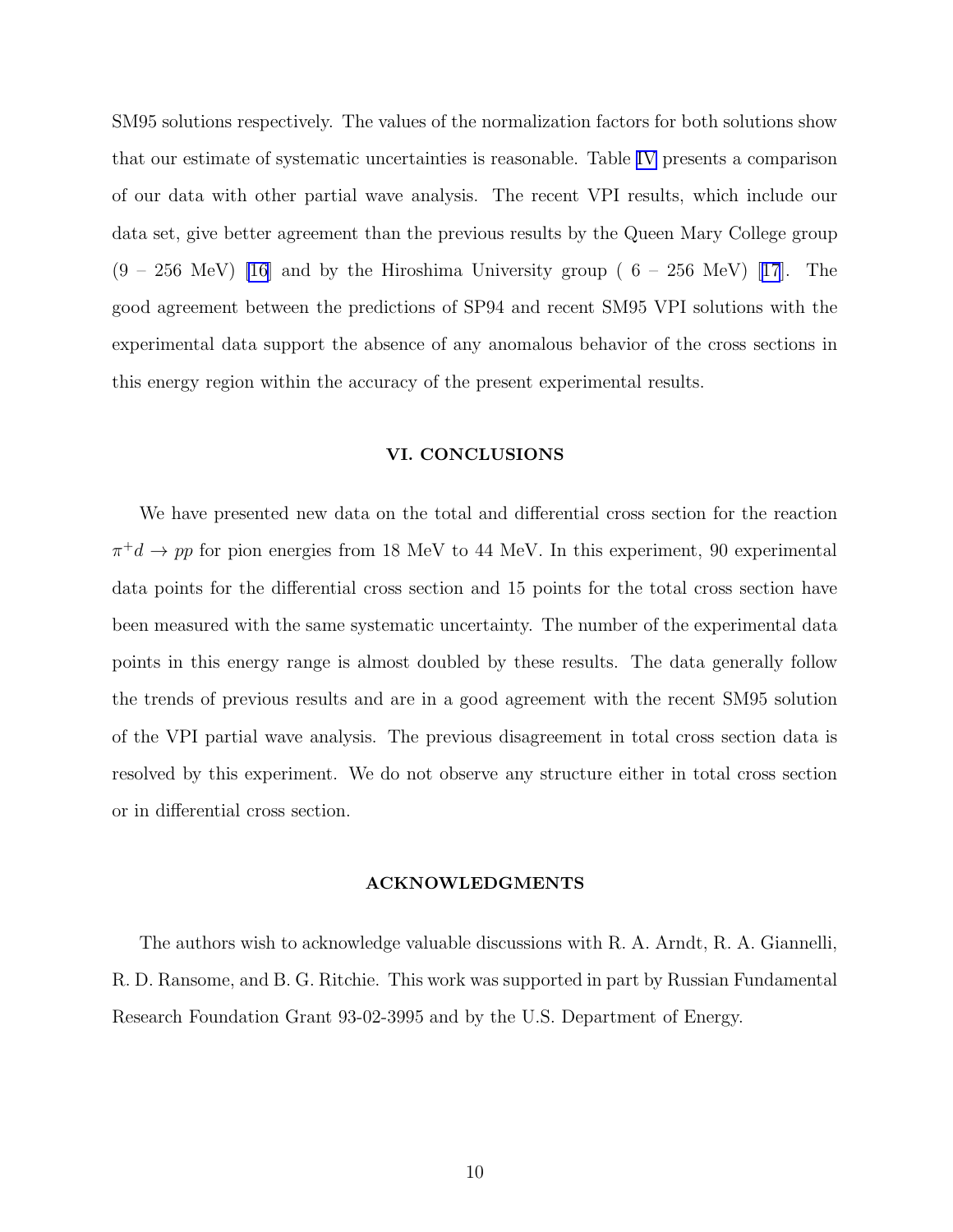# REFERENCES

- <span id="page-10-0"></span>† Present address: Department of Physics, College of William and Marry, Williamsburg, VA
- ‡ Present address: University of Minnesota, Minneapolis, MN 55455
- [1] H. J. Weyer, Phys. Rep. 195, 295 (1990).
- [2] I. I. Strakovsky and E. A. Pasyuk, in: *"Experimental Program of the Investigations at Inst. Nucl. Res. Moscow Meson Factory"* (Proc. of 4th All–Union Seminar on Experimental Program of Investigations at INR Moscow Meson Factory, 1985) Moscow, Russia: Institute for Nuclear Research Press, 1986, p. 241.
- [3] J. Saudinos, B. Bonin, J-Cl. Duchazeaubeneix, J-Cl. Faivre, M. Garson, D. Legrand, M. Rouger, L. Antonuk, A. Boudard, J. Arvieux, and G. Gaillard, in: *Proc. of Int. Workshop on Nucl. Phys. in GeV region, KEK, Nov. 13–15, 1984*, KEK Report 84-20, 1985, p. 228; Nouvelles de Saturne 10, 25 (1985).
- [4] Yu. K. Akimov, M. G. Gornov, M. I. Gostkin, Yu. B. Gurov, I. I. Haysak, S. P. Kruglov, S. I. Merzlyakov, K. O. Oganesyan, E. A. Pasyuk, S. Yu. Porokhovoy, A. I. Rudenko, A. V. Shiskov, and I. I. Strakovsky, Nucl. Phys. A451, 433 (1992).
- [5] S. I. Gogolev, M. G. Gornov, M. I. Gostkin, Yu. B. Gurov, I. I. Haysak, S. P. Kruglov, S. I. Merzlyakov, K. O. Oganesyan, E. A. Pasyuk, S. Yu. Porokhovoy, A. I. Rudenko, and I. I. Strakovsky, Phys. Lett. B300, 24 (1993).
- [6] M. K. Jones, B. G. Ritchie, C. L. Morris, R. D. Ransome, J. A. McGill, D. L. Watson, C. Fred Moore, D. Clayton, K. Pijara, I. Brown, and P. Campbell, Phys. Lett. B278, 419 (1992).
- [7] R. D. Ransome, V. P. Cupps, S. Dawson, R. W.Fergerson, A. Green, C. L. Morris, J. A. McGill, J. R. Comfort, B. G. Ritchie, J. Tinsley, J. D. Zumbro, R. A. Loveman,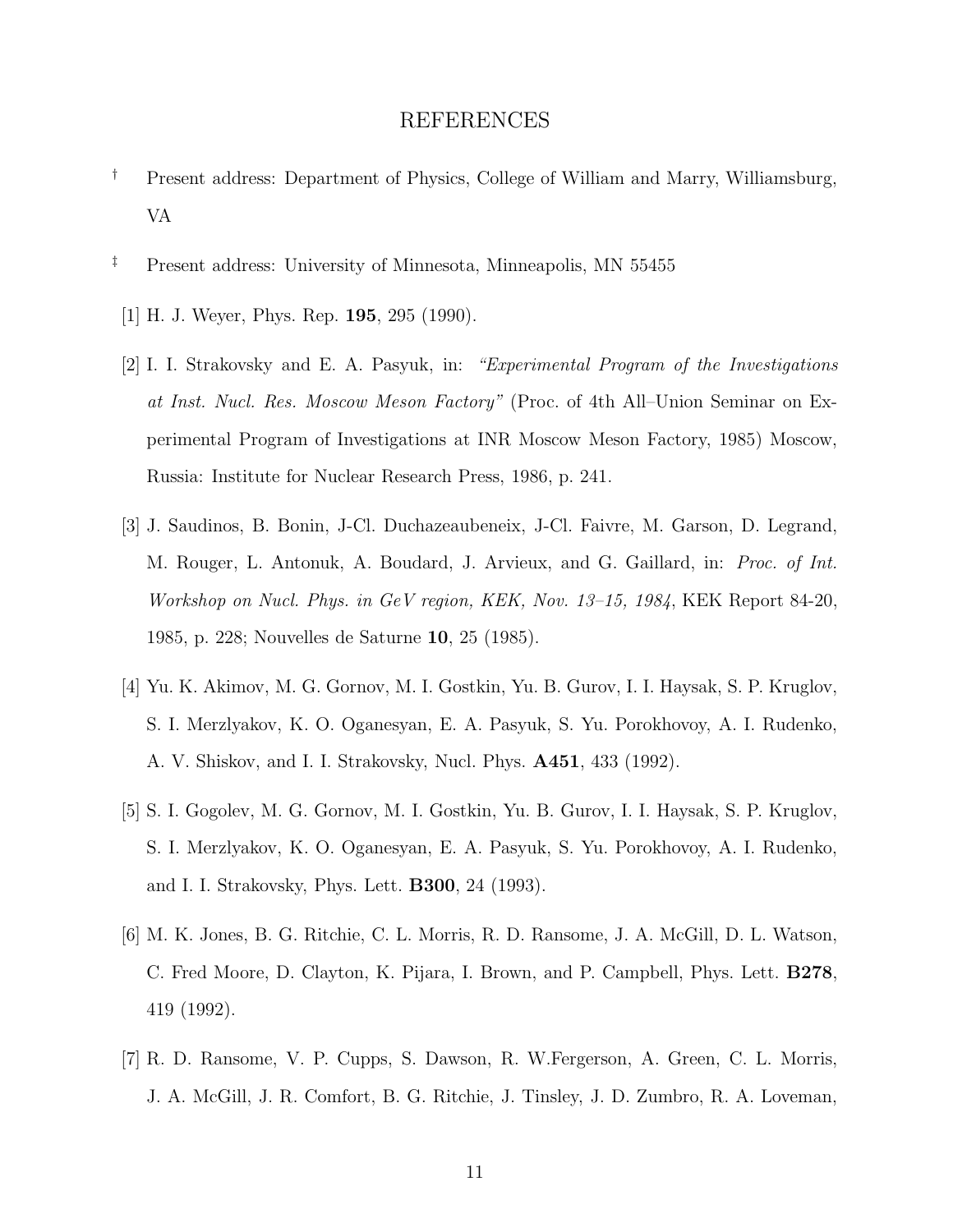<span id="page-11-0"></span>P. C. Gugelot, D. L. Watson, and C. Fred Moore, Phys. Rev. Lett. 64, 372 (1990); Phys. Rev. C 42, 1500 (1990).

- [8] R. D. Ransome, in *Pion-Nucleus Physics: Future Directions and New Facilities at LAMPF*, Proceedings of the Los Alamos Conference on Pion-Nucleus Physics, AIP Conf. Proc. 163, edited by R. J. Peterson and D. D. Strottman (AIP, New York, 1988) p. 270.
- [9] L3 Collaboration, Nucl. Instr.&Meth. in Phys. Res. A289, 35 (1990).
- [10] A. Zucchatti, P. Levi Sandri, C. Schaerf, A. A. Cowley, J. V. Pilcher, L. Mazzaschi, M. Anghinolfi, N. Bianchi, L. Casano, P. Corvisiero, A. D'Angelo, E. De Sancctis, G. Gervino, B. Girolami, V. Lucherini, V. Mokeev, V. Muccifora, P. Picozza, E. Polli, A. R. Reolon, G. Ricco, M. Ripani, P. Rossi, M. Sanzone, and M. Taiuti, Nucl. Instr.&Meth. in Phys. Res. A321, 219 (1992).
- [11] J. E. Moyal, Phil. Mag. 46, No. 374, 263 (1955).
- [12] CERN Program Library, W5013.
- [13] B. G. Ritchie, R. D. Edge, D. J. Malbrough, B. M. Preedom, F. E. Bertrand, E. E. Gross, F. E. Obenshain, J. R. Wu, M. Blecher, K. Gotow, R. L. Burman, R. Carlini, M. E. Hamm, M. J. Leitch, and M. A. Moinester, Phys. Rev. C 24, 552 (1981).
- [14] E. L. Mathie, G. Jones, T. Masterson, D. Ottewell, P. Walden, E. G. Auld, A. Haynes, and R. R. Johnson, Nucl. Phys. A397, 469 (1983).
- [15] R. A. Arndt, I. I. Strakovsky, R. L. Workman, and D. V. Bugg, Phys. Rev. C 48, 1926 (1993); private communication (1995).
- [16] D. V. Bugg, A. Hasan, and R. L. Shypit, Nucl. Phys. A477, 546 (1988); private communication (1993).
- [17] N. Hiroshige, W. Watari, and M. Yonezawa, Prog. Theor. Phys. 72, 1146 (1984); private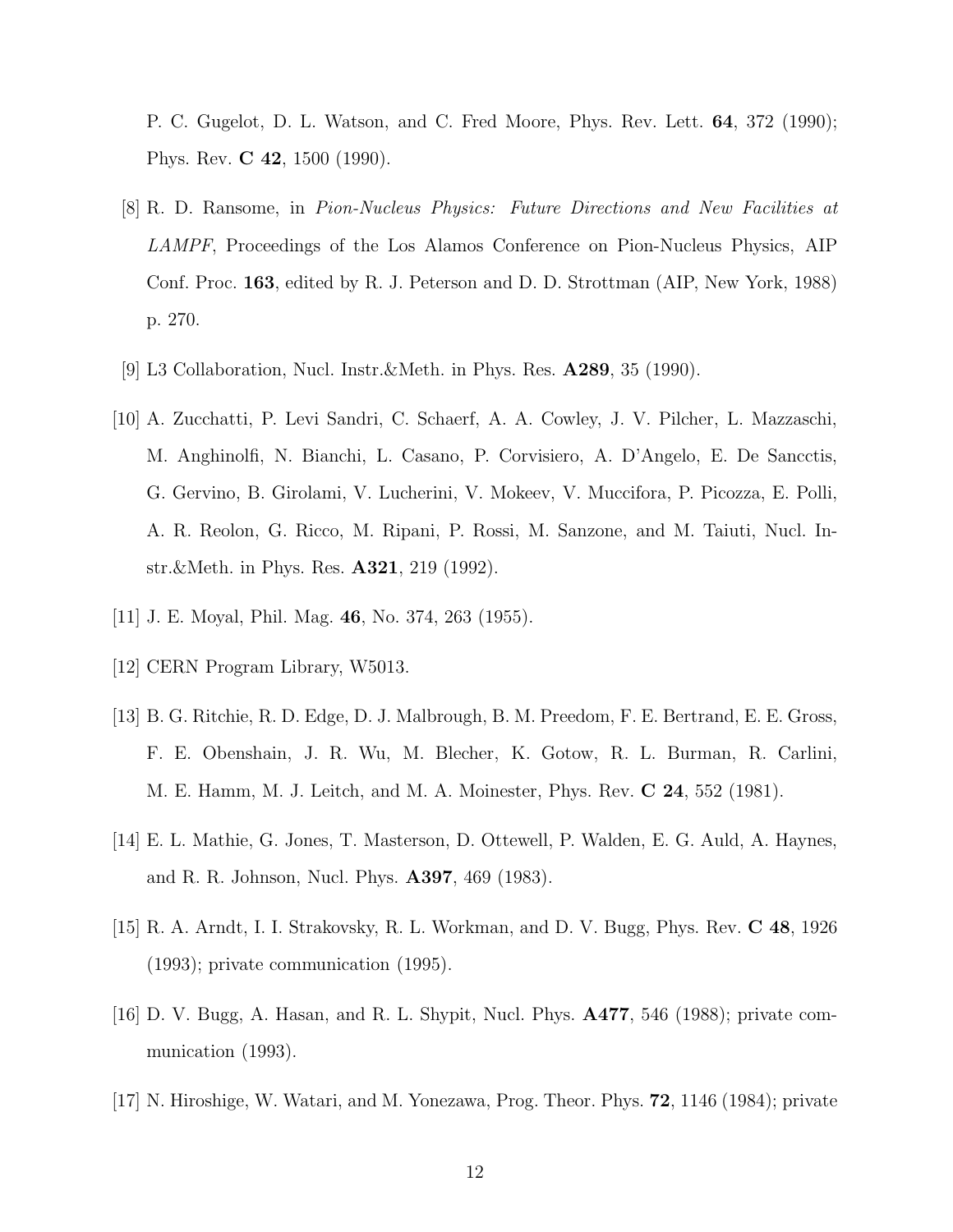communication (1993).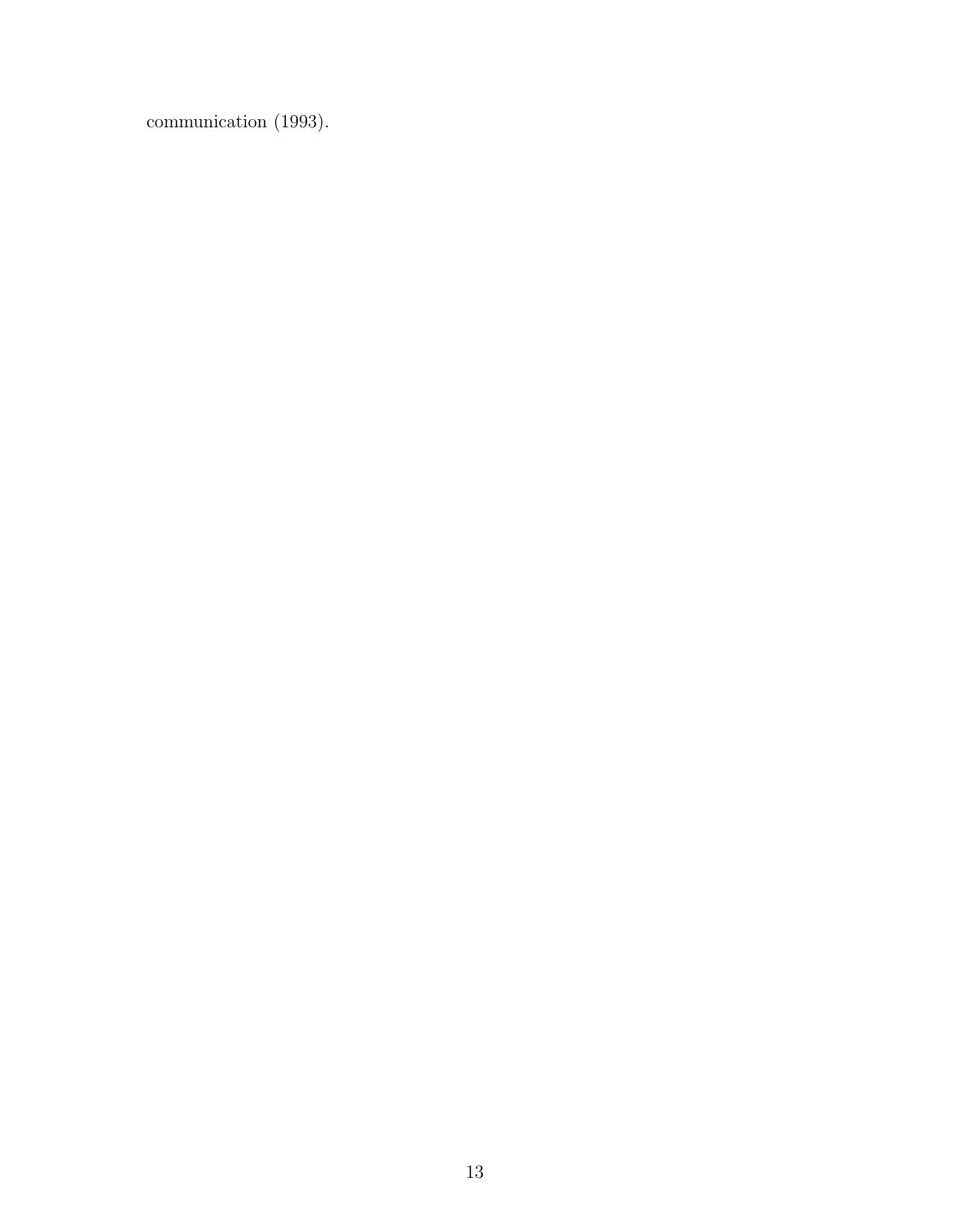# FIGURES

<span id="page-13-0"></span>FIG. 1. Contour plot of the two dimensional distribution of  $\Delta E$  (in plastic) vs. E (in BGO) obtained from BGO ball phoswich detectors. Regions corresponding to different particle types are labeled on the plot.

FIG. 2. Observed total energy spectrum for two protons produced in pion absorption on a  $CD_2$ target at  $T_{\pi} = 43.5$  MeV.

FIG. 3. Pulse height spectrum from the S2 detector for a 30 MeV pion beam. The histogram is a measured spectrum, dashed and dotted lines represent the fit results with Eq. [\(3](#page-6-0)) for muons and pions respectively. Solid line is a sum of these two functions. Positrons have been rejected.

FIG. 4. Differential cross sections determined in this experiment. Solid lines are the best fits with Eq.  $(4)$ .

FIG. 5. Energy dependence of the differential cross section at fixed scattering angles. Solid lines are the predictions from the recent VPI solution SM95[[15\]](#page-11-0).

FIG. 6. Ratio of the coefficients of a Legendre polynomial expansion of the differential cross sectionwith Eq.  $(4)$  $(4)$ .

FIG. 7. Total cross section. Black circles are the data from this experiment. Open circles represent previous experimental data set for this energy range (taken from SAID [\[15\]](#page-11-0) data base. Solidline is the VPI SM95 global fit to data in the range  $0 - 550$  MeV [[15\]](#page-11-0).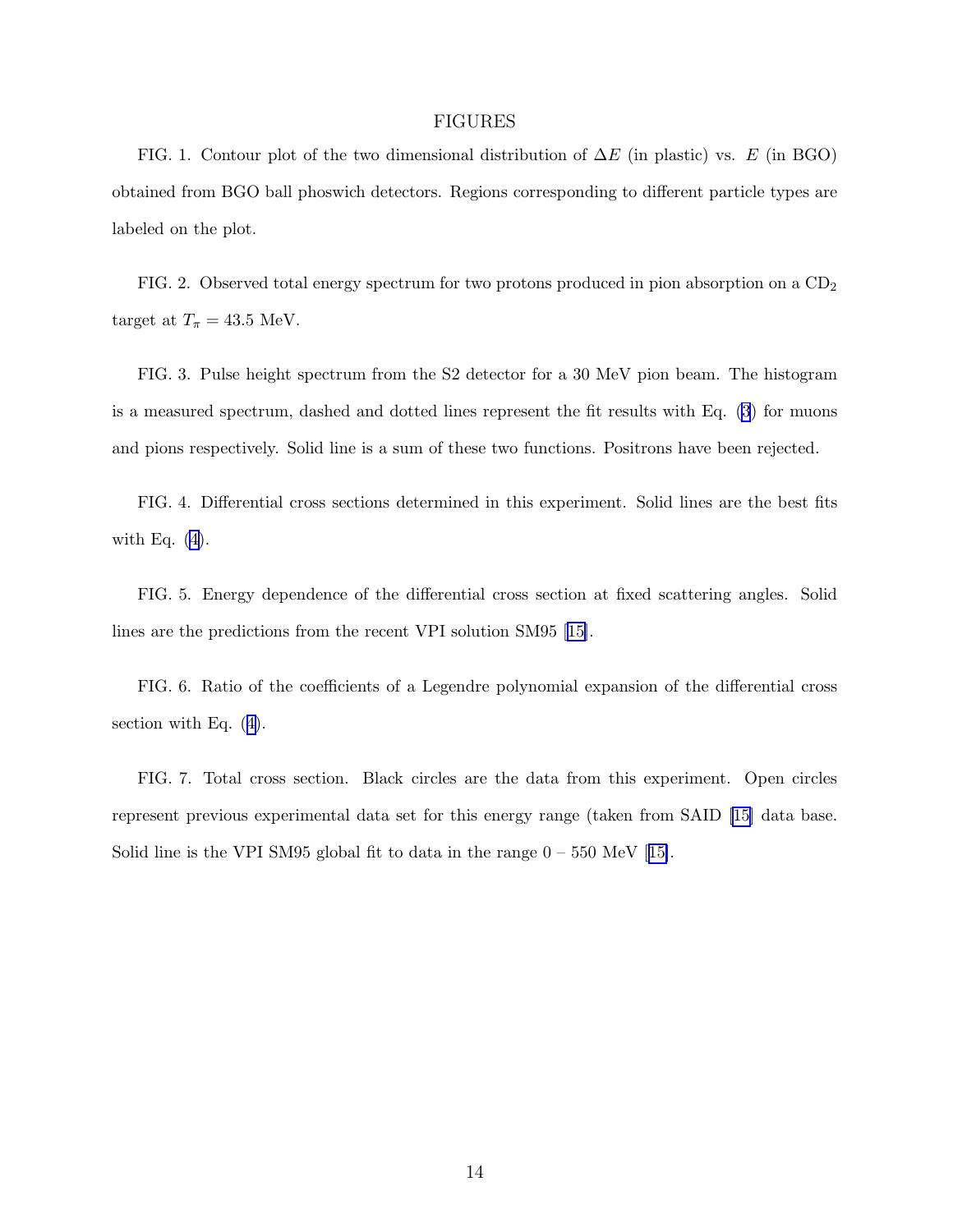# TABLES

<span id="page-14-0"></span>TABLE I. Differential cross sections. Overall systematic uncertainty of 5% is not included in the total error.

| $T_\pi{}^{\rm a}$ | $\theta_{c.m.}$           | $d\sigma/d\Omega_{c.m.}$ | statistical | normalization <sup>b</sup> | total <sup>c</sup> |
|-------------------|---------------------------|--------------------------|-------------|----------------------------|--------------------|
| (MeV)             | $(\text{deg})$            | (mb/sr)                  | error       | $error (\%)$               | error              |
| $18.8\,$          | $36^{+}_{-}$ $^{7}_{9}$   | 0.891                    | 0.045       | $2.9\,$                    | $0.052\,$          |
|                   | $41^{+9}_{-12}$           | 0.793                    | 0.035       |                            | 0.042              |
|                   | $58^{+9}_{-9}$            | 0.669                    | 0.038       |                            | 0.042              |
|                   | $66^{+10}_{-10}$          | 0.600                    | 0.033       |                            | $0.038\,$          |
|                   | $73^{+10}_{-10}$          | 0.460                    | 0.030       |                            | 0.033              |
|                   | $83^{+11}_{-11}$          | 0.430                    | 0.028       |                            | 0.031              |
| 20.9              | $36^{+}_{-}$ $^{7}_{9}$   | 0.860                    | 0.043       | $4.2\,$                    | 0.056              |
|                   | $41^{+9}_{-12}$           | 0.797                    | 0.034       |                            | 0.048              |
|                   | $58^{+9}_{-9}$            | 0.638                    | 0.036       |                            | 0.045              |
|                   | $66^{+10}_{-10}$          | 0.533                    | 0.030       |                            | 0.038              |
|                   | $73^{+10}_{-10}$          | 0.437                    | 0.028       |                            | 0.034              |
|                   | $83^{+11}_{-11}$          | 0.365                    | 0.025       |                            | 0.029              |
| $22.9\,$          | $36^{+}_{-}$ $^{7}_{9}$   | 0.795                    | 0.040       | $4.5\,$                    | 0.054              |
|                   | $41^{+9}_{-12}$           | 0.710                    | 0.031       |                            | 0.045              |
|                   | $57^{+9}_{-9}$            | $\!0.592$                | 0.033       |                            | 0.043              |
|                   | $66^{+10}_{-10}$          | 0.490                    | 0.028       |                            | 0.036              |
|                   | $73^{+10}_{-10}$          | $0.456\,$                | 0.028       |                            | $\,0.035\,$        |
|                   | $84^{+11}_{-11}$          | 0.422                    | 0.026       |                            | $\,0.032\,$        |
| $24.0\,$          | $36^{+}_{-}$ $^{7}_{9}$   | 0.906                    | 0.049       | $4.3\,$                    | $0.062\,$          |
|                   | $41^{+9}_{-12}$           | 0.800                    | 0.038       |                            | $0.051\,$          |
|                   | $57^{+9}_{-9}$            | 0.676                    | 0.040       |                            | $0.050\,$          |
|                   | $67\substack{+10 \\ -10}$ | $0.621\,$                | $0.036\,$   |                            | $\,0.044\,$        |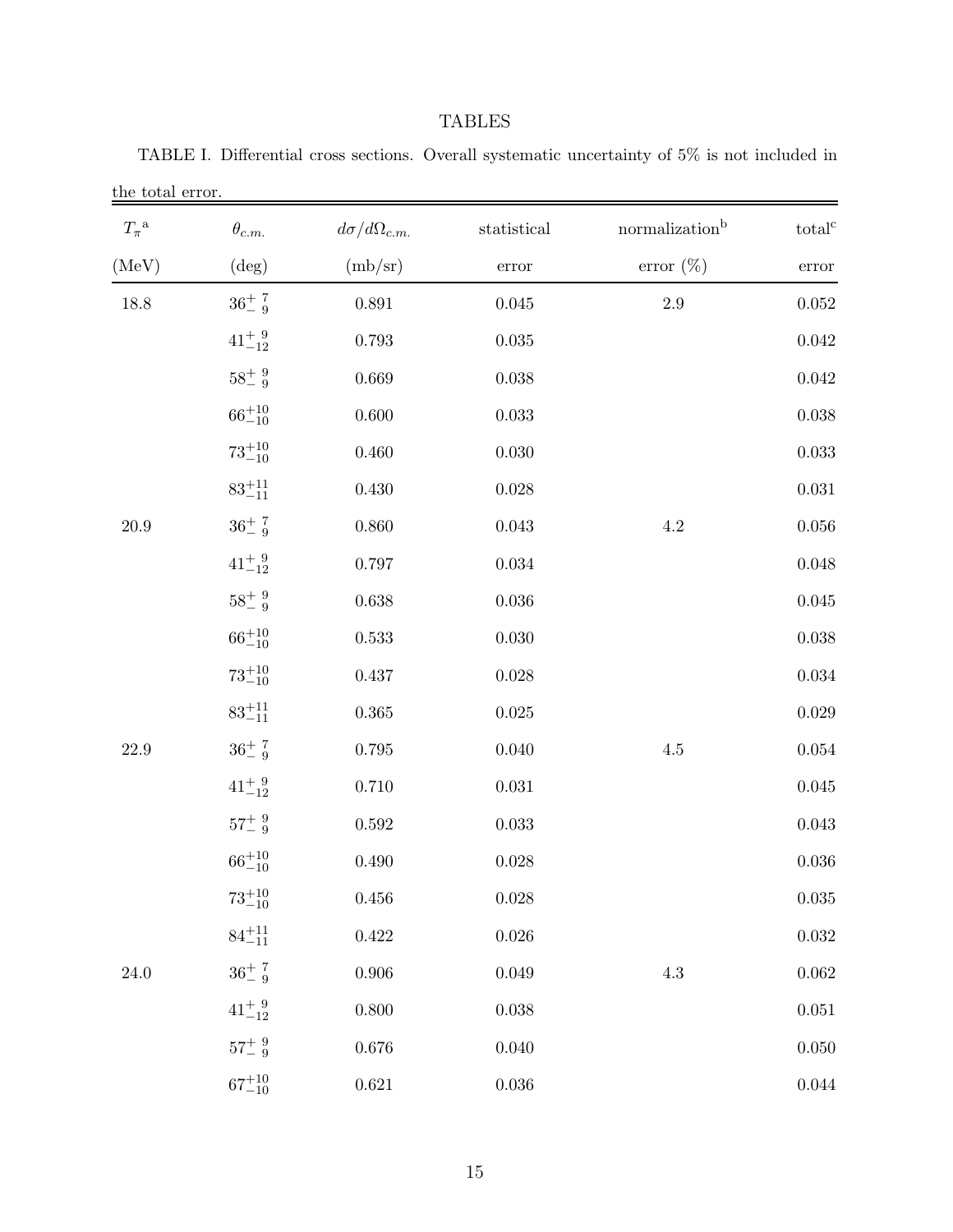|          | $73^{+10}_{-10}$          | $0.458\,$   | $\,0.032\,$ |         | $0.037\,$   |
|----------|---------------------------|-------------|-------------|---------|-------------|
|          | $84^{+11}_{-11}$          | $0.418\,$   | 0.029       |         | 0.034       |
| $25.0\,$ | $36^{+}_{-}$ $^{7}_{9}$   | $0.874\,$   | 0.045       | $4.1\,$ | $0.057\,$   |
|          | $41^{+9}_{-12}$           | $0.808\,$   | $\,0.035\,$ |         | $0.048\,$   |
|          | $58^{+9}_{-9}$            | $0.674\,$   | 0.037       |         | $0.047\,$   |
|          | $68^{+10}_{-10}$          | $0.557\,$   | $\,0.031\,$ |         | $0.039\,$   |
|          | $72^{+10}_{-10}$          | $\,0.443\,$ | 0.029       |         | $\,0.034\,$ |
|          | $84^{+11}_{-11}$          | $0.374\,$   | $0.026\,$   |         | $0.030\,$   |
| $26.1\,$ | $36^{+7}_{-9}$            | $\,0.984\,$ | $0.048\,$   | $3.6\,$ | $0.060\,$   |
|          | $41^{+9}_{-12}$           | $0.897\,$   | $0.037\,$   |         | 0.049       |
|          | $57^{+9}_{-9}$            | $0.728\,$   | 0.039       |         | $0.047\,$   |
|          | $67^{+10}_{-10}$          | $0.615\,$   | $\,0.033\,$ |         | 0.040       |
|          | $72^{+10}_{-10}$          | $\,0.483\,$ | $\,0.031\,$ |         | $0.035\,$   |
|          | $84^{+11}_{-11}$          | $0.414\,$   | $0.027\,$   |         | $\,0.031\,$ |
| $27.1\,$ | $36^{+}_{-}$ $^{7}_{9}$   | $0.940\,$   | 0.046       | $3.7\,$ | $0.058\,$   |
|          | $41^{+9}_{-12}$           | $0.901\,$   | 0.036       |         | $0.050\,$   |
|          | $57^{+9}_{-9}$            | $0.757\,$   | 0.039       |         | 0.048       |
|          | $67^{+10}_{-10}$          | $0.607\,$   | 0.032       |         | 0.039       |
|          | $72^{+10}_{-10}$          | $0.530\,$   | $\,0.031\,$ |         | 0.037       |
|          | $84\substack{+11 \\ -11}$ | $0.476\,$   | 0.029       |         | 0.034       |
| $28.1\,$ | $36^{+}_{-}$ $^{7}_{9}$   | $0.948\,$   | 0.049       | $3.7\,$ | 0.060       |
|          | $41^{+9}_{-12}$           | $\!0.931\!$ | 0.039       |         | $0.052\,$   |
|          | $57^{+9}_{-9}$            | $0.767\,$   | $\,0.042\,$ |         | $0.051\,$   |
|          | $67^{+10}_{-10}$          | $0.632\,$   | 0.035       |         | 0.042       |
|          | $72^{+10}_{-10}$          | $0.504\,$   | $\,0.032\,$ |         | 0.037       |
|          | $84^{+11}_{-11}$          | $0.421\,$   | $\,0.029\,$ |         | 0.033       |
| $29.2\,$ | $36^{+}_{-}$ $^{7}_{9}$   | $0.972\,$   | $0.052\,$   | $3.6\,$ | 0.062       |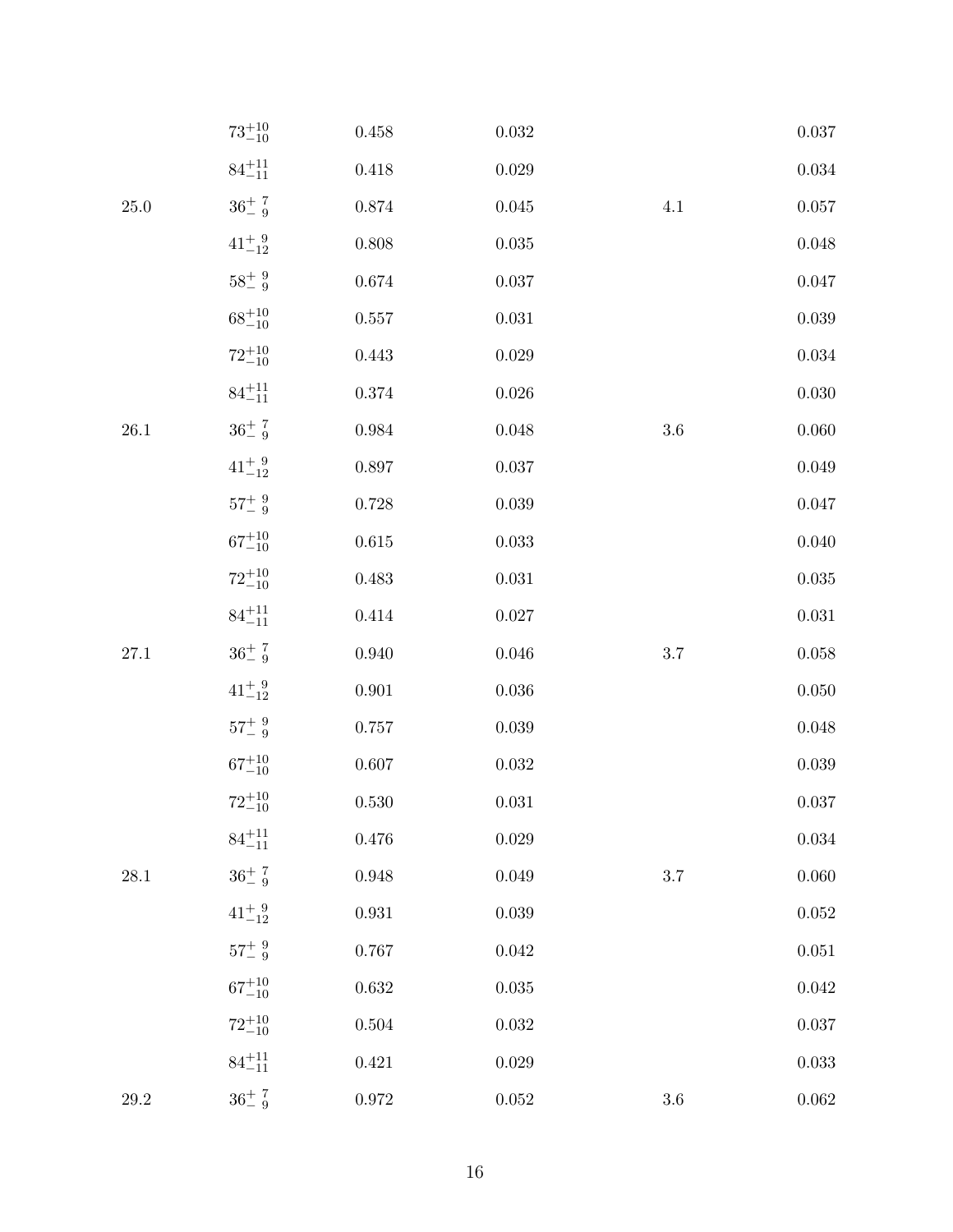|          | $41^{+9}_{-12}$         | $\,0.965\,$ | $\,0.041\,$ |         | 0.054     |
|----------|-------------------------|-------------|-------------|---------|-----------|
|          | $57^{+9}_{-9}$          | $0.755\,$   | $0.043\,$   |         | 0.051     |
|          | $67^{+10}_{-10}$        | $0.557\,$   | $\,0.034\,$ |         | 0.039     |
|          | $72^{+10}_{-10}$        | $0.508\,$   | $\,0.034\,$ |         | 0.038     |
|          | $84^{+11}_{-11}$        | $0.512\,$   | $\,0.033\,$ |         | 0.038     |
| $31.2\,$ | $36^{+}_{-}$ $^{7}_{9}$ | $1.032\,$   | $\,0.053\,$ | $\!.5$  | 0.064     |
|          | $42^{+9}_{-12}$         | $0.997\,$   | $\,0.042\,$ |         | 0.054     |
|          | $57^{+9}_{-9}$          | $0.815\,$   | 0.045       |         | $0.053\,$ |
|          | $67^{+10}_{-10}$        | $0.608\,$   | $\,0.035\,$ |         | 0.041     |
|          | $72^{+10}_{-10}$        | $0.490\,$   | $\,0.033\,$ |         | 0.037     |
|          | $85^{+11}_{-11}$        | $0.415\,$   | $\,0.029\,$ |         | 0.033     |
| $33.3\,$ | $36^{+}_{-}$ $^{7}_{9}$ | 1.043       | $\,0.043\,$ | $4.2\,$ | 0.053     |
|          | $42^{+9}_{-12}$         | $\rm 0.921$ | $\,0.032\,$ |         | 0.042     |
|          | $56^{+9}$               | $0.703\,$   | $\,0.033\,$ |         | $0.039\,$ |
|          | $67^{+10}_{-10}$        | $\,0.539\,$ | $0.027\,$   |         | 0.031     |
|          | $72^{+10}_{-10}$        | $0.455\,$   | $0.025\,$   |         | $0.029\,$ |
|          | $85^{+11}_{-11}$        | $0.409\,$   | $\,0.023\,$ |         | $0.026\,$ |
| $35.4\,$ | $36^{+7}_{-9}$          | $1.032\,$   | $\,0.043\,$ | $4.0\,$ | 0.060     |
|          | $42^{+9}_{-12}$         | 0.929       | $\,0.032\,$ |         | 0.049     |
|          | $56^{+9}_{-9}$          | 0.768       | $\,0.035\,$ |         | 0.047     |
|          | $68^{+10}_{-10}$        | $0.611\,$   | 0.028       |         | 0.037     |
|          | $71^{+10}_{-10}$        | $0.470\,$   | $0.026\,$   |         | 0.032     |
|          | $85^{+11}_{-11}$        | $0.435\,$   | $\,0.024\,$ |         | 0.030     |
| $37.4\,$ | $36^{+7}_{-9}$          | $1.101\,$   | 0.068       | $4.9\,$ | 0.087     |
|          | $42^{+9}_{-12}$         | $0.930\,$   | 0.048       |         | 0.067     |
|          | $56^{+9}_{-9}$          | 0.711       | $0.051\,$   |         | 0.062     |
|          | $68^{+10}_{-10}$        | $\,0.534\,$ | $0.040\,$   |         | 0.048     |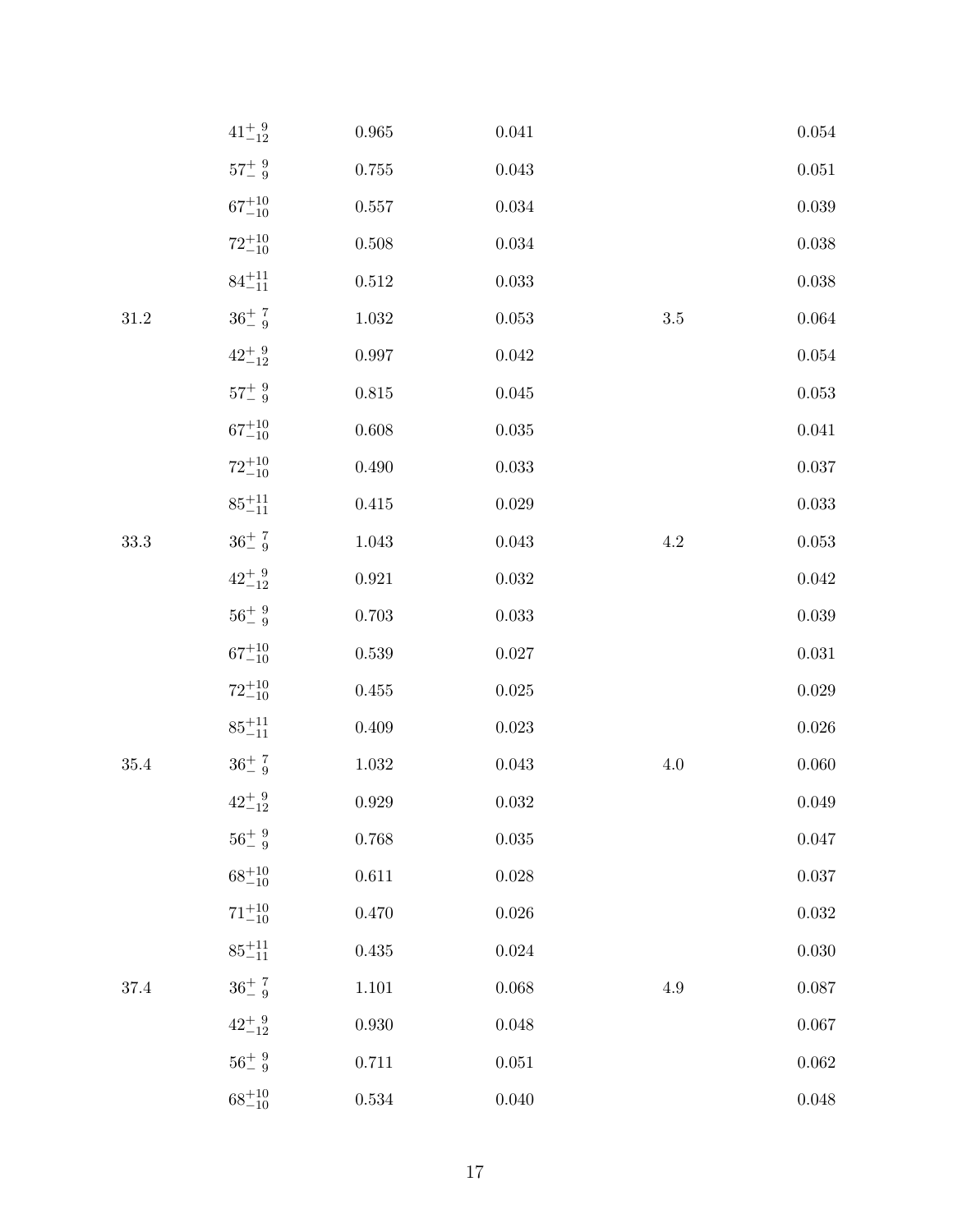|          | $71^{+10}_{-10}$        | $0.447\,$   | $0.038\,$   |         | $\,0.044\,$ |
|----------|-------------------------|-------------|-------------|---------|-------------|
|          | $85^{+11}_{-11}$        | $0.408\,$   | $0.035\,$   |         | $0.041\,$   |
| $39.5\,$ | $36^{+}_{-}$ $^{7}_{9}$ | $1.205\,$   | $0.055\,$   | $3.4\,$ | $0.068\,$   |
|          | $42^{+9}_{-12}$         | 1.171       | $\,0.041\,$ |         | $0.057\,$   |
|          | $56^{+9}_{-9}$          | $\,0.961\,$ | 0.045       |         | $0.056\,$   |
|          | $68^{+10}_{-10}$        | $\,0.691\,$ | $\,0.035\,$ |         | $\,0.042\,$ |
|          | $71^{+10}_{-10}$        | $0.567\,$   | $\,0.033\,$ |         | $0.038\,$   |
|          | $86^{+11}_{-11}$        | $0.456\,$   | $0.028\,$   |         | $\,0.032\,$ |
| $43.5\,$ | $36^{+7}_{-9}$          | 1.353       | $0.048\,$   | $3.8\,$ | $0.070\,$   |
|          | $42^{+9}_{-12}$         | $1.201\,$   | $\,0.035\,$ |         | $0.057\,$   |
|          | $56^{+9}_{-9}$          | $\,0.946\,$ | $0.037\,$   |         | $0.052\,$   |
|          | $68^{+10}_{-10}$        | 0.732       | $0.029\,$   |         | $0.040\,$   |
|          | $71^{+10}_{-10}$        | $0.606\,$   | 0.028       |         | $0.036\,$   |
|          | $86^{+11}_{-11}$        | $0.515\,$   | $0.025\,$   |         | $\,0.032\,$ |
|          |                         |             |             |         |             |

<sup>a</sup>Energy in the center of target

 $^{\rm b}$ Same value for all six angles at given energy

<sup>c</sup>Total error is the statistical and normalization error summed in quadrature.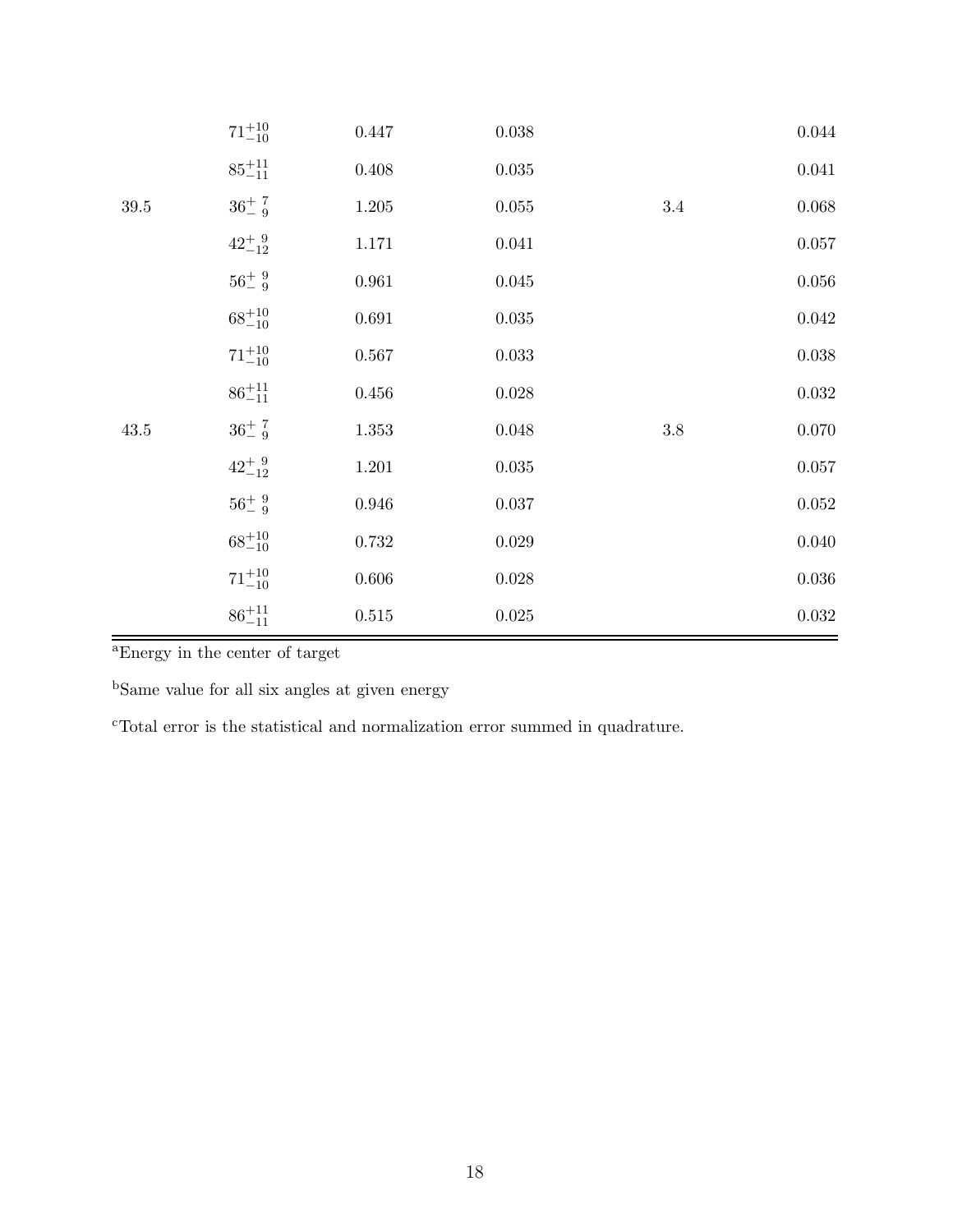<span id="page-18-0"></span>TABLE II. The Legendre polynomial expansion coefficients of the differential cross section as fit with Eq. [\(4\)](#page-7-0) and the associated total cross sections. Errors for  $a_0$  and  $a_2$  are obtained from the fit. For the total cross section error the normalization errors are added in quadrature. The overall systematic uncertainty of 5% is not included.

| $T_\pi$  | $a_0$             | $a_2$             | $\chi^2/data$ | $\sigma_{tot}$    |
|----------|-------------------|-------------------|---------------|-------------------|
| (MeV)    | (mb/sr)           | (mb/sr)           |               | (mb)              |
| 18.8     | $0.663 \pm 0.015$ | $0.458 \pm 0.041$ | 4.7/6         | $4.167 \pm 0.153$ |
| 20.9     | $0.632 \pm 0.014$ | $0.510 + 0.038$   | 2.4/6         | $3.974 \pm 0.190$ |
| 22.9     | $0.597 \pm 0.013$ | $0.372 \pm 0.037$ | 0.7/6         | $3.749 \pm 0.188$ |
| 24.0     | $0.669 \pm 0.016$ | $0.478 \pm 0.043$ | 5.5/6         | $4.205 \pm 0.206$ |
| 25.0     | $0.649 \pm 0.015$ | $0.517 \pm 0.039$ | 4.1/6         | $4.076 \pm 0.191$ |
| 26.1     | $0.717 \pm 0.016$ | $0.583 \pm 0.042$ | 3.8/6         | $4.508 \pm 0.190$ |
| 27.1     | $0.730 \pm 0.015$ | $0.503 \pm 0.042$ | 2.0/6         | $4.585 \pm 0.197$ |
| 28.1     | $0.732 \pm 0.016$ | $0.576 \pm 0.044$ | 5.7/6         | $4.598 \pm 0.199$ |
| 29.2     | $0.743 \pm 0.017$ | $0.557 \pm 0.047$ | 4.1/6         | $4.669 \pm 0.198$ |
| 31.2     | $0.763 \pm 0.017$ | $0.683 \pm 0.047$ | 4.9/6         | $4.796 \pm 0.200$ |
| 33.3     | $0.714 \pm 0.014$ | $0.652 \pm 0.037$ | 1.8/6         | $4.486 \pm 0.155$ |
| 35.4     | $0.740 \pm 0.014$ | $0.624 \pm 0.037$ | 5.9/6         | $4.648 \pm 0.204$ |
| 37.4     | $0.724 \pm 0.021$ | $0.690 \pm 0.056$ | 1.5/6         | $4.549 \pm 0.259$ |
| $39.5\,$ | $0.888 \pm 0.017$ | $0.834 \pm 0.046$ | 7.3/6         | $5.580 \pm 0.217$ |
| 43.5     | $0.939 \pm 0.015$ | $0.857 \pm 0.040$ | 3.2/6         | $5.900 \pm 0.240$ |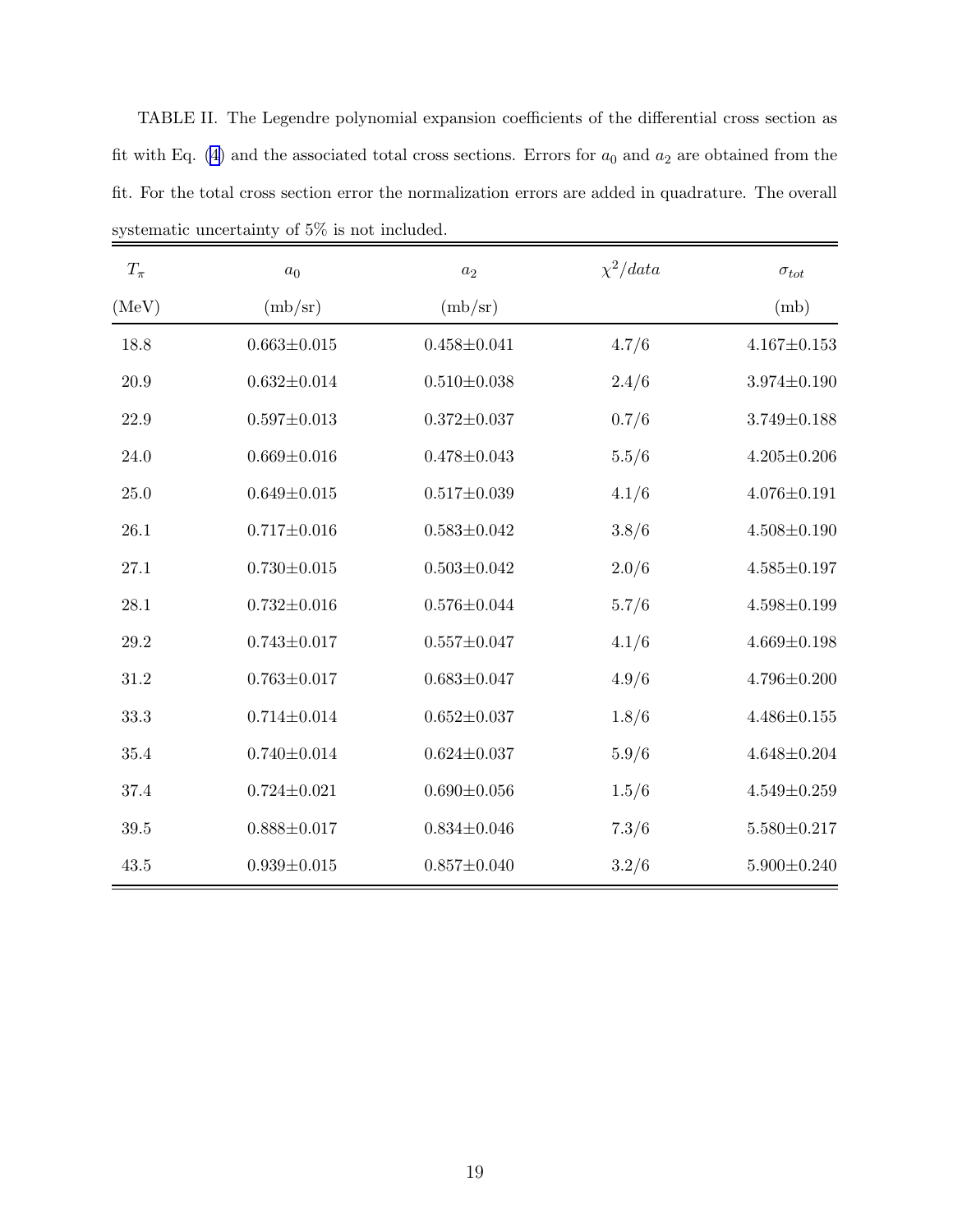<span id="page-19-0"></span>TABLE III. The  $\chi^2/data$  for the present differential cross sections vs pion kinetic energy for recent VPI SP94 and SM95 solutions[[15\]](#page-11-0). SP94 does not include the present data while SM95 includes them. Norm is a common normalization factor determined from the SP94 and SM95 solutions.

| $T_\pi$  | ${\rm SP}94$ |               | $\mathop{\rm SM95}$ |               |  |
|----------|--------------|---------------|---------------------|---------------|--|
| (MeV)    | Norm         | $\chi^2/data$ | $\mbox{Norm}$       | $\chi^2/data$ |  |
| 18.8     | $1.04\,$     | 8/6           | $1.03\,$            | 7/6           |  |
| $20.9\,$ | $0.98\,$     | 3/6           | $0.98\,$            | 3/6           |  |
| $22.9\,$ | $0.93\,$     | 14/6          | $\rm 0.93$          | 14/6          |  |
| $24.0\,$ | $1.01\,$     | 11/6          | $1.01\,$            | 11/6          |  |
| $25.0\,$ | 0.98         | 8/6           | 0.97                | 8/6           |  |
| $26.1\,$ | $1.04\,$     | 7/6           | 1.04                | 7/6           |  |
| $27.1\,$ | $1.05\,$     | 17/6          | $1.05\,$            | $16/6$        |  |
| $28.1\,$ | $1.04\,$     | 12/6          | $1.03\,$            | 11/6          |  |
| $29.2\,$ | $1.04\,$     | 14/6          | 1.04                | 13/6          |  |
| $31.2\,$ | $1.04\,$     | 7/6           | 1.04                | 7/6           |  |
| $33.3\,$ | $\rm 0.96$   | 4/6           | $0.96\,$            | 3/6           |  |
| $35.4\,$ | $0.98\,$     | 13/6          | $0.98\,$            | $12/6\,$      |  |
| $37.4\,$ | $\rm 0.94$   | 4/6           | $\rm 0.94$          | 4/6           |  |
| $39.5\,$ | 1.08         | 13/6          | 1.07                | 12/6          |  |
| $43.5\,$ | $1.09\,$     | 13/6          | 1.09                | 13/6          |  |
|          | All energies | 147/90        |                     | 142/90        |  |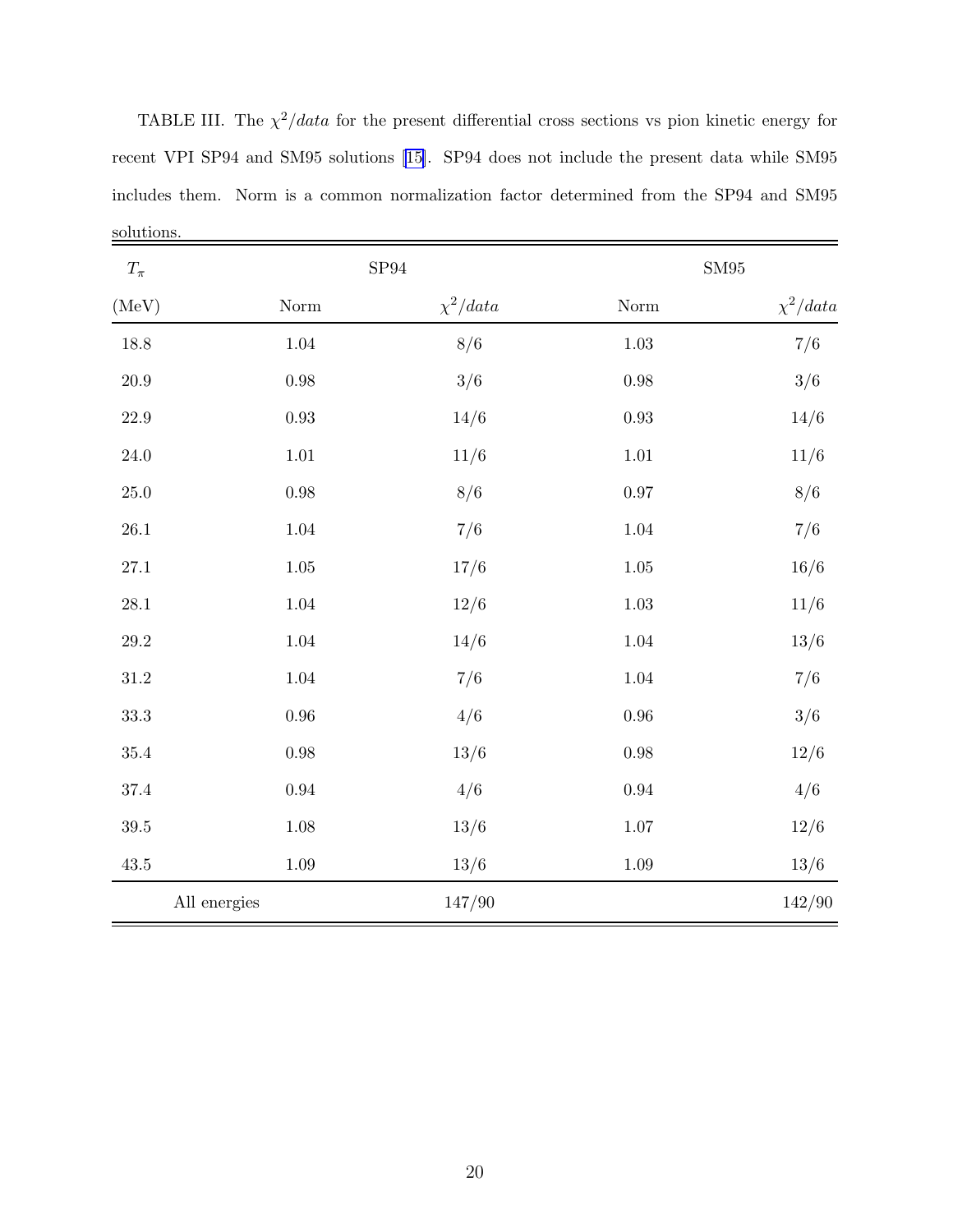<span id="page-20-0"></span>TABLE IV. Comparison of  $\chi^2/data$  for the present and World total and differential cross sections for the recent VPI SP94 and SM95 solutions [\[15\]](#page-11-0) and previous solutions BU93 [\[16](#page-11-0)] and HI84 [\[17](#page-11-0)]. World data is selected for the energy range 18 – 44 MeV covered by the present experiment.

| Solution         | $d\sigma/d\Omega_{c.m.}$ |        | $\sigma_{tot}$ |       |  |
|------------------|--------------------------|--------|----------------|-------|--|
|                  | Present                  | World  | Present        | World |  |
| SM <sub>95</sub> | 142/90                   | 297/98 | 12/15          | 38/21 |  |
| SP <sub>94</sub> | 147/90                   | 292/98 | 12/15          | 40/21 |  |
| <b>BU93</b>      | 176/90                   | 319/98 | 52/15          | 45/21 |  |
| HI84             | 332/90                   | 364/98 | 93/15          | 73/21 |  |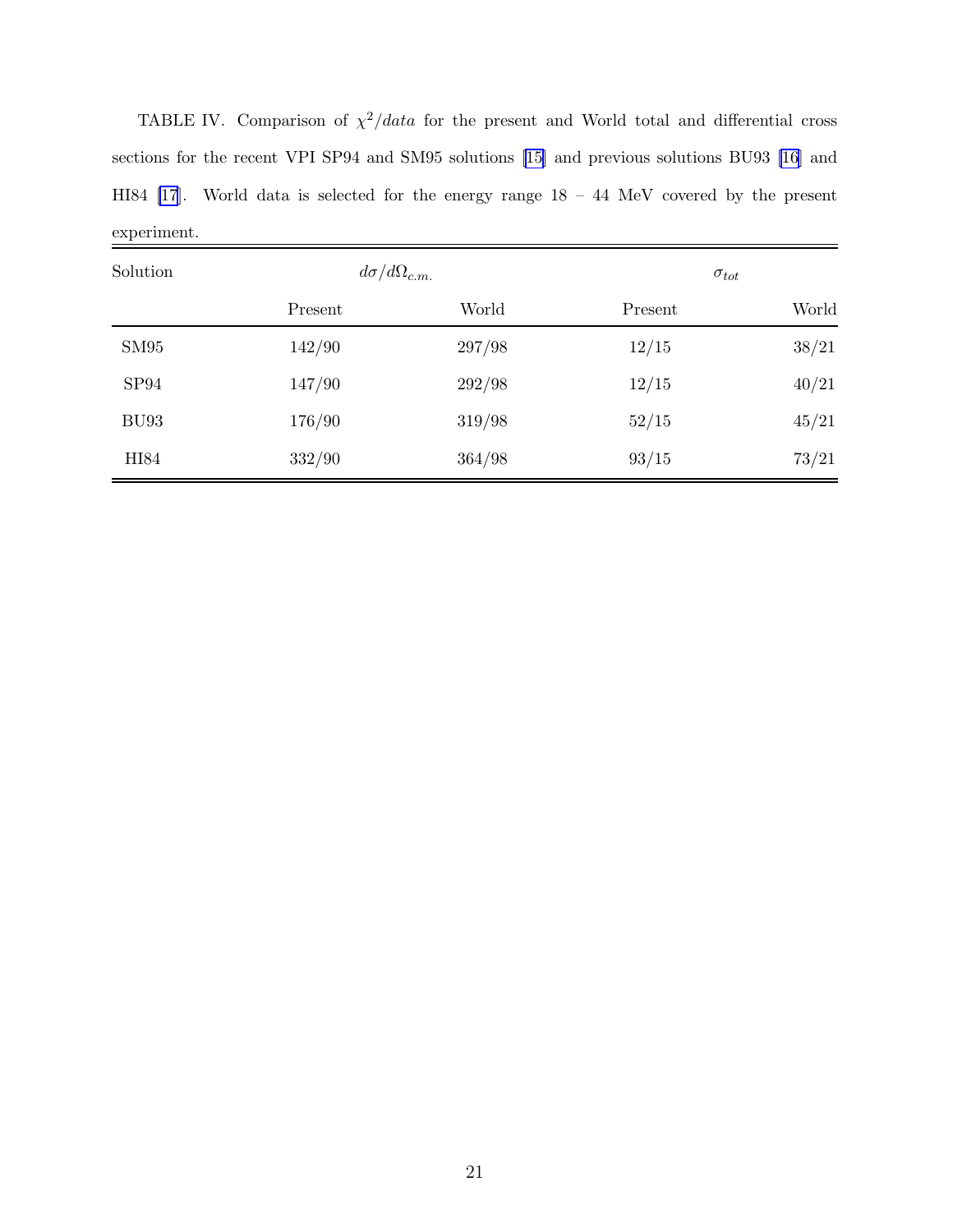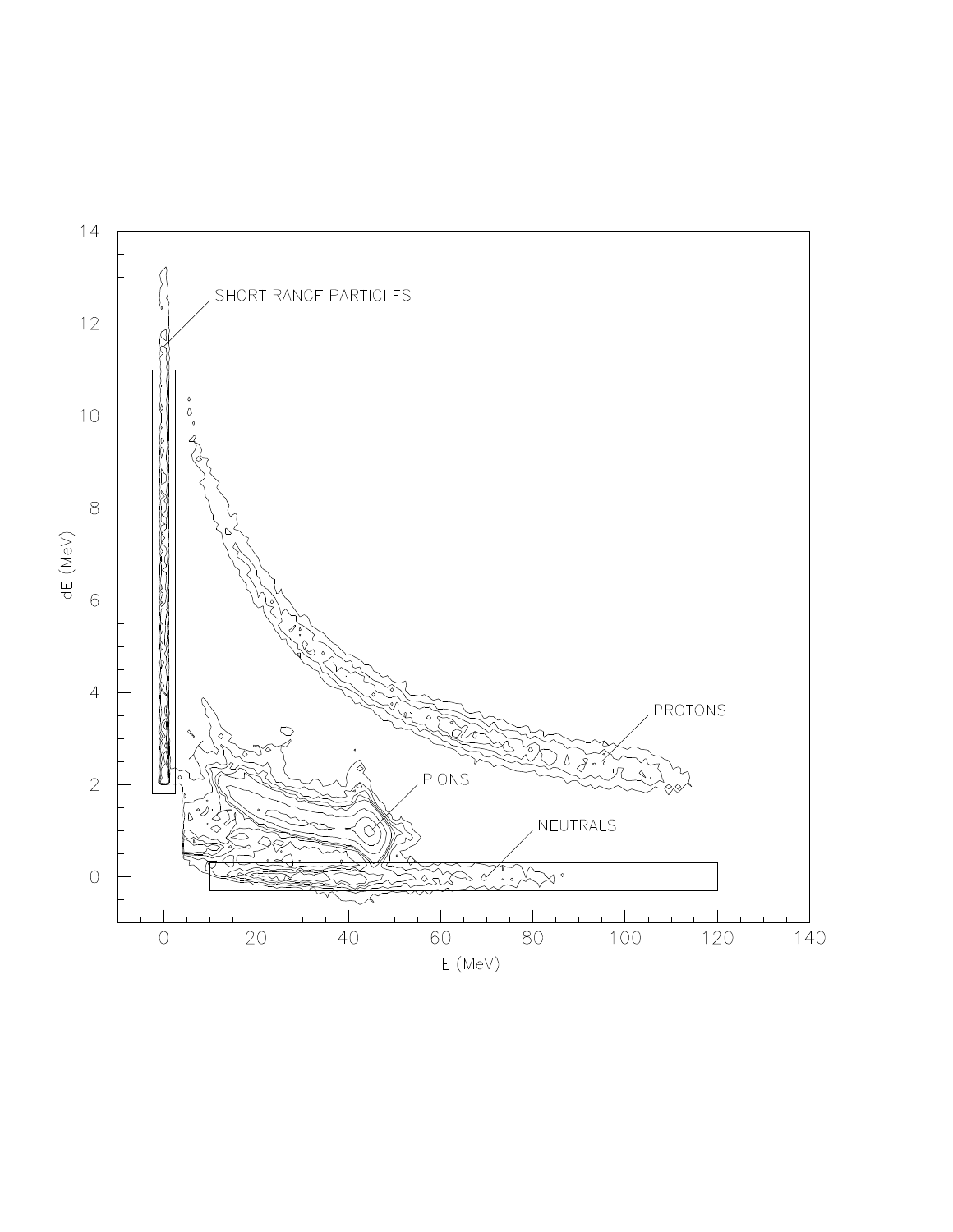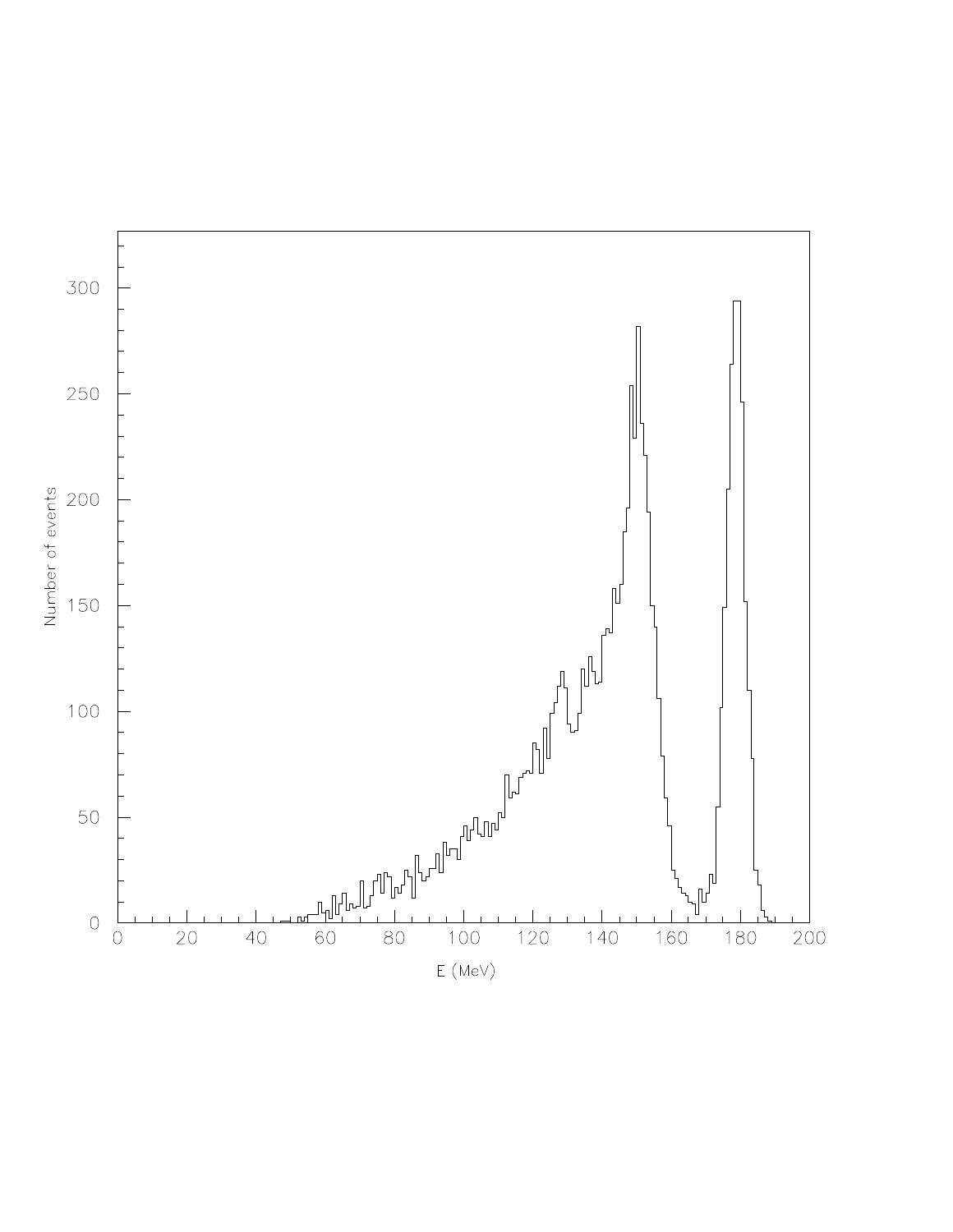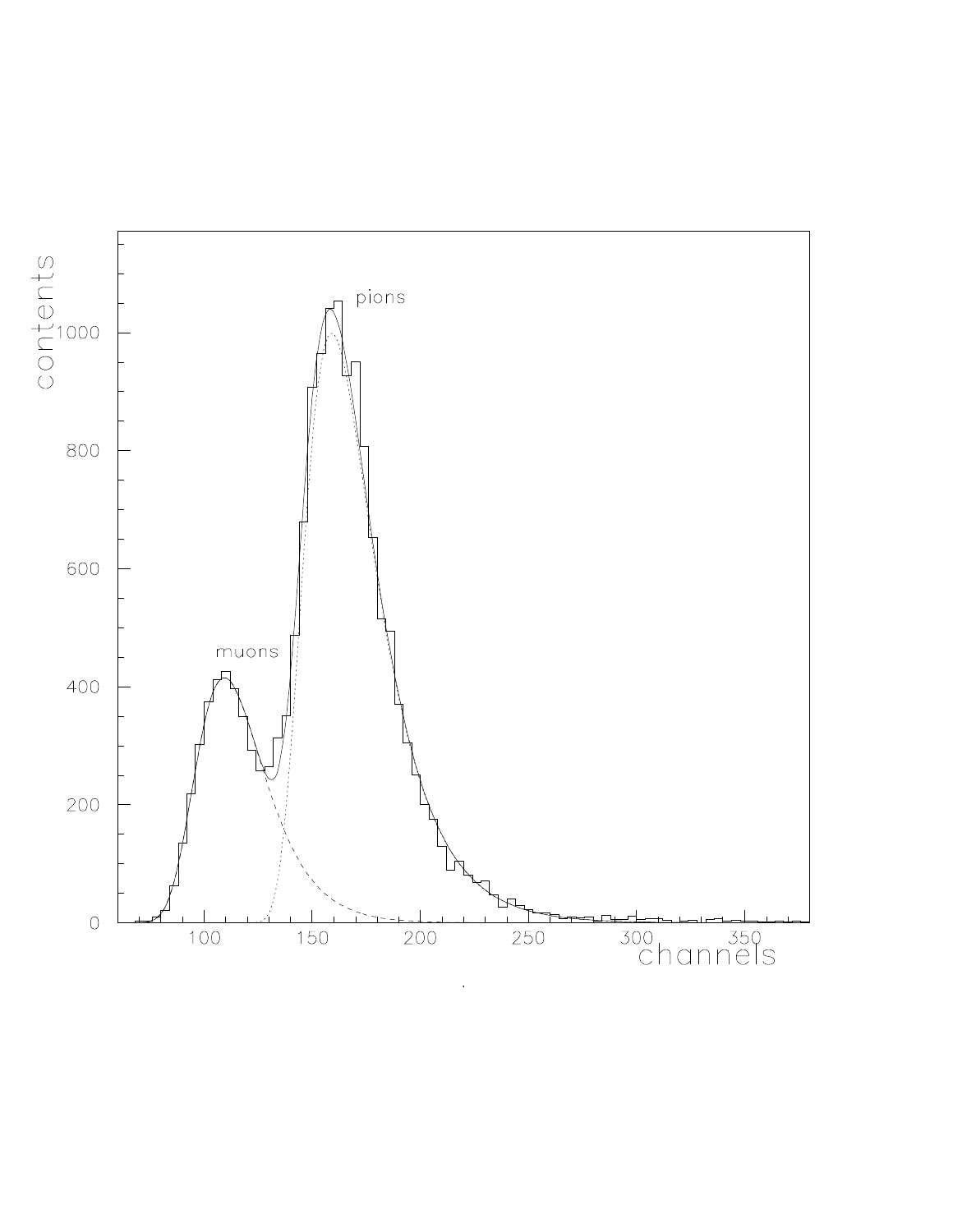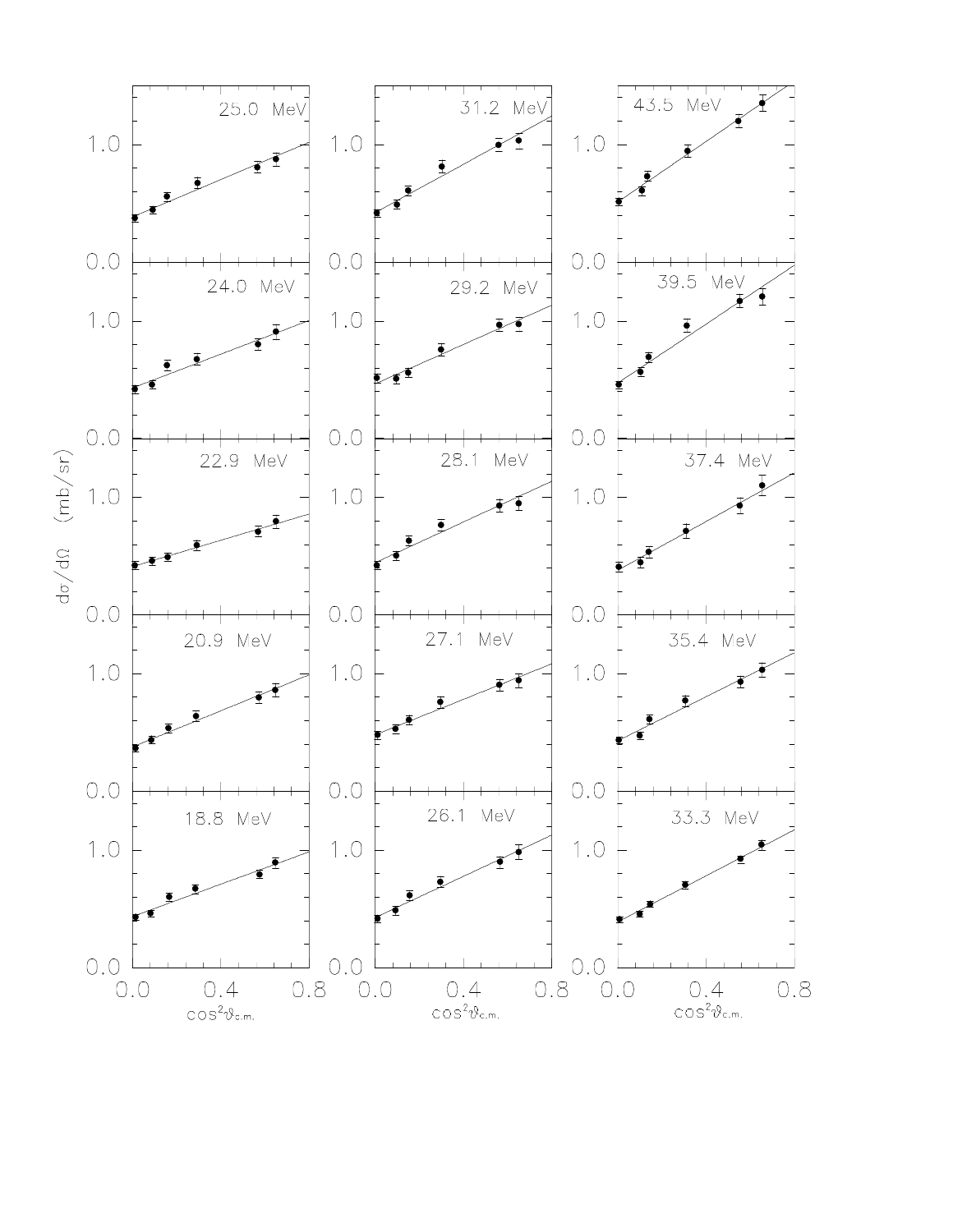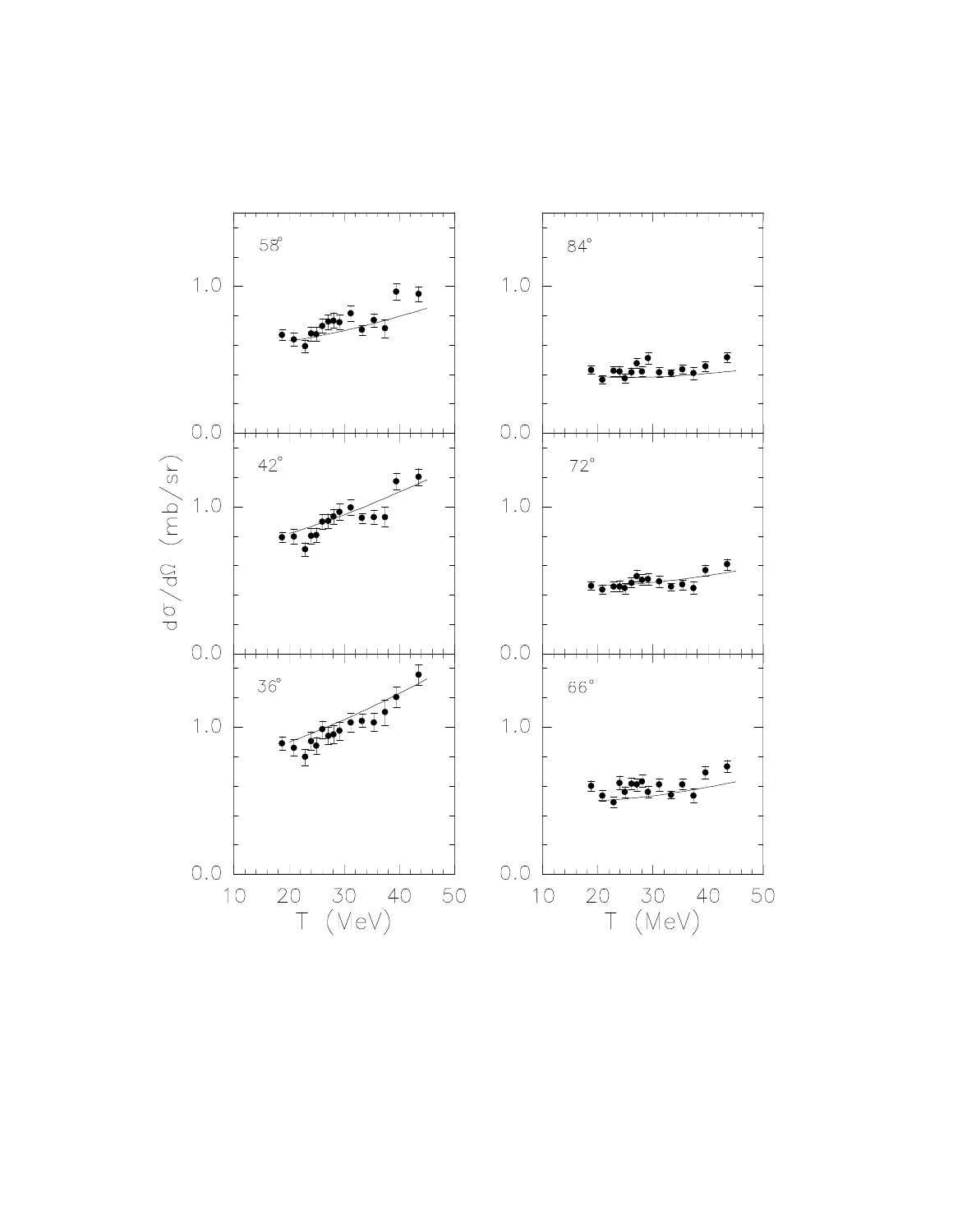